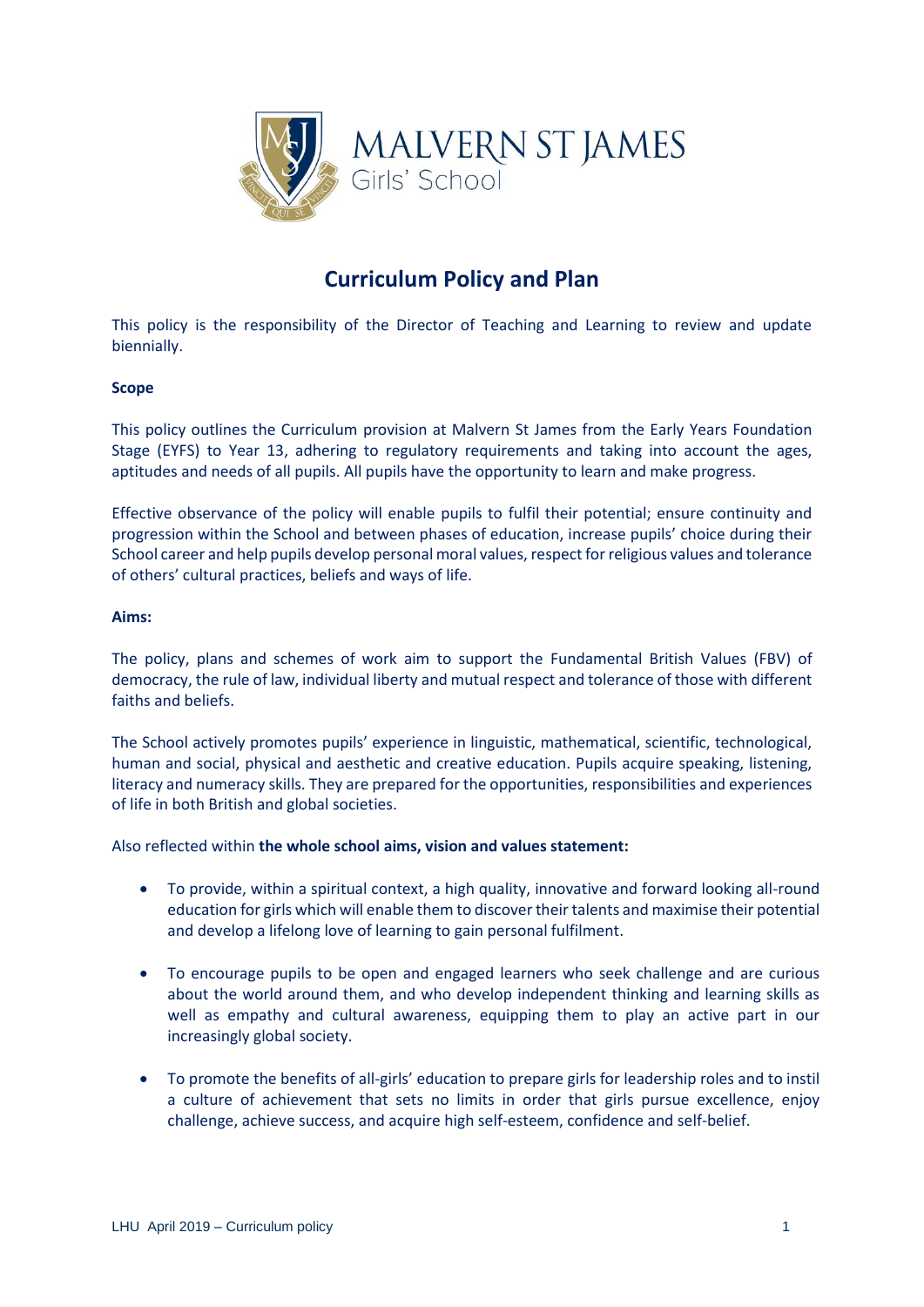- To provide effective high-quality, innovative and dynamic teaching, mentoring and support that enables pupils to achieve academic or other success in relation to their abilities and to develop their personal potential.
- To foster a Growth Mindset philosophy and 'can do' ethos to underpin all teaching and learning: pupils are effectively challenged in class, they take intellectual, creative and physical risks, they enjoy their learning and achieve highly.
- To provide a wide range of enrichment and extra-curricular activities to enable each girl to discover and pursue her individual interests and talents to support her personal development.
- To encourage pupils to be open and engaged learners who seek challenge and are curious about the world around them, and who develop independent, lifelong, thinking and learning skills.
- To prepare girls effectively for Higher Education and future careers so that they have the skills, qualifications and aptitudes to lead successful and fulfilling lives.

# **Curriculum Content, Years Reception (R)-13:**

The Malvern St James curriculum:

- provides equality of access and opportunity for all pupils;
- meets the requirements of those pupils who need special provision, including SEND and More Able pupils, and those for whom English is an additional language;
- provides continuity and progression from one key stage to the next;
- is enriched by extra-curricular activities;
- Is supported by an effective system of tutoring.

The Director of Teaching and Learning oversees whole school curriculum and extra curriculum development in discussion with Heads of Subjects and the Senior Management Team, and reports three times a year to the Governors' Education and Pastoral Committee, on these developments. The school is responsive to need (e.g. range of GCSE and A Level subjects offered) and compliant with legislation.

**Form groupings:** Heads of Prep Key Stage 1 and EYFS, Prep Key Stage 2 and Head of Year (HOY) in the Senior School and Sixth Form allocate these, overseen by the Director of Pastoral Care. Forms are reviewed annually. Extraordinary moves between forms within the academic calendar year can only be authorised by the Director of Pastoral Care, in discussion with the Headmistress.

**Timetabled teaching class groupings**: Heads of Prep and Pre-Prep /Heads of Subjects and the Timetabler allocate these in discussion with the Director of Teaching and Learning, where they are different from form groups; there is input from HOYs where appropriate. Timetabling is overseen by the Director of Teaching and Learning.

**The timetable** in the Management Information System (MIS) contains 50 periods per week; single lessons are 30 minutes long, with 5 minutes for pupil changeover between single lessons. Most lessons are doubles, lasting 1 hour and 5 minutes. Some subjects in Years 7-13 exploit the two-week timetable (Week A and Week B) where appropriate. This ensures curriculum coverage, optimised learning and pupil progression. Other lessons are timetabled within the school day where a girl has study time, or during lunchtimes and post-4pm, such as: Learning Support and EAL; optional 1:1 paid

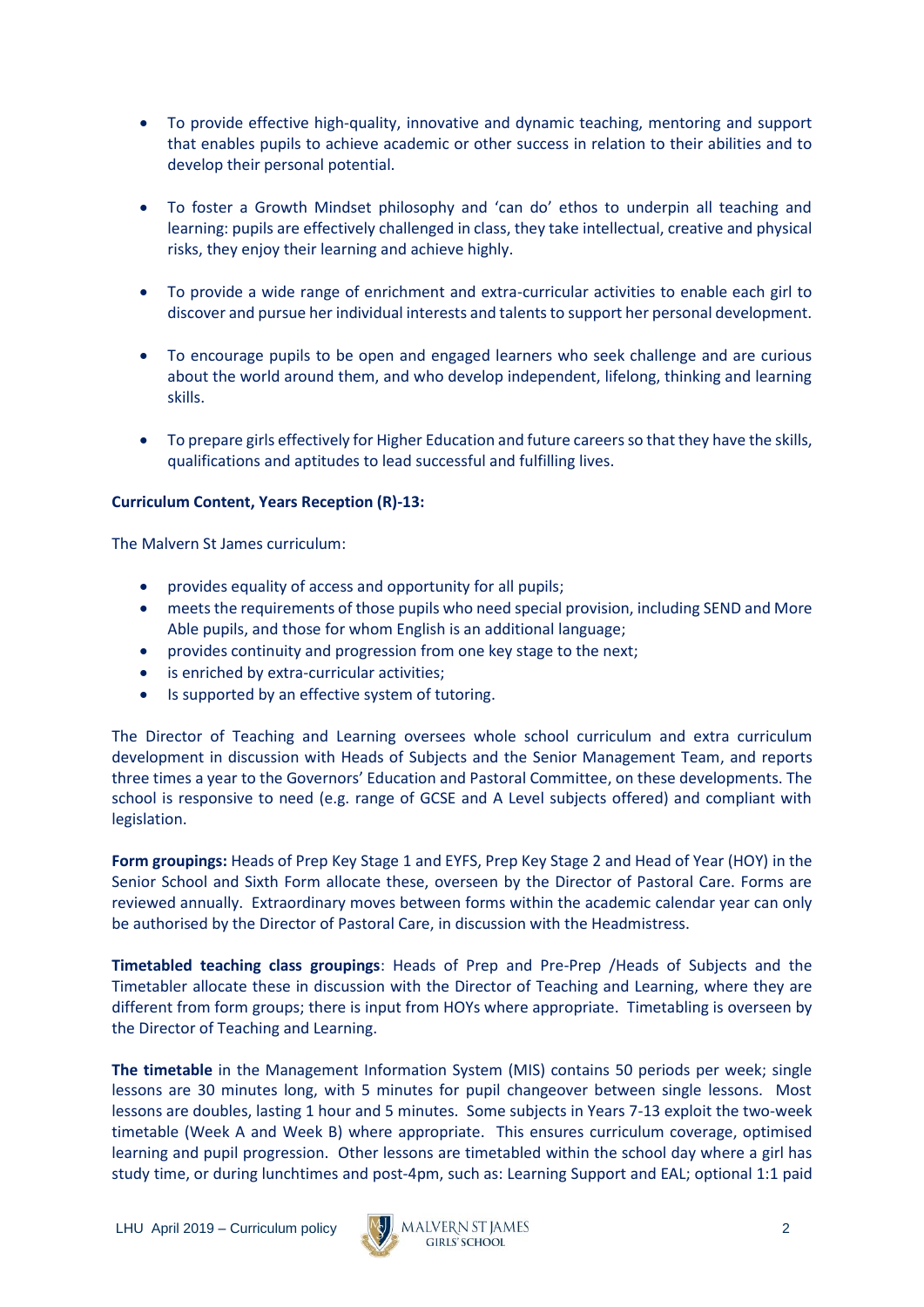lessons in instrumental music, languages, Speech and Drama and academic coaching; Language conversation groups to support IGCSEs (known as 'Conflab' in Years 10-13, not charged to parents).

Significant changes to timetables can only be authorised by the Director of Teaching and Learning in discussion with the Headmistress. Girls and parents/guardians requesting changes to option subjects within the academic year (Years 8-13) and/or requesting any deviations from standard year group curriculum provision are referred through HOYs to the Director of Teaching and Learning. Parents/guardians requesting exceptional moves between year groups during their daughter's time at the school go through the Director of Teaching and Learning, who makes recommendations to the Headmistress.

# **Prep Department Curriculum Overview**

Pupils are organised into six class groupings:

- Year R and 1 which includes EYFS
- Year 2
- Year 3
- Year 4
- Year 5&6 in two forms

Pupils in all years may be taught together where larger class sizes are deemed appropriate or necessary to the subject being taught, for example: Drama or Physical Education. In some cases, the organisation of the class groupings allow for setting in certain subjects such as in English and Mathematics in Years 5 and 6. Some subjects, such as Expressive Arts and Art and Design Technology may be taught in a Circus, with groups.

The **school day** is split into eight periods for Years R-2, nine periods for years 3 - 4 and ten periods for Years 5 and 6. Flexibility has been incorporated to accommodate any mixed key stage classes.

**Years 1 – 6 Curriculum** follows the principles of the new National Curriculum. Modifications to these programmes may exist in some areas, if Heads of Subject consider it appropriate. Some variations also exist in the percentage of the teaching week allocated to individual subjects as compared with the National Curriculum.

**Timetable**: the curriculum in Years R - 2 is based on 40 periods a week, for Years 3 – 4 it is based on 45 periods a week and the curriculum in Years 5 - 6 is based on 50 periods a week. These periods average 30 minutes. In some cases, these periods are taught in blocks, although the aim is to ensure a suitable length of time for lessons to enable maximum focus and learning in class.

| <b>Pre-Prep 1 and Pre-Prep 2 Subject Allocation</b>   | <b>Periods Per Week</b> |
|-------------------------------------------------------|-------------------------|
|                                                       |                         |
| English<br>12                                         |                         |
| <b>Mathematics</b>                                    | 10                      |
| Art, Design & Technology                              | $\mathcal{L}$           |
| Humanities (History, Geography and Religious Studies) | 3                       |
| Science & Woodland School                             | 3                       |
| <b>Music</b>                                          |                         |

#### **Pre-Prep 1 and Pre-Prep 2 Lesson Allocation:**

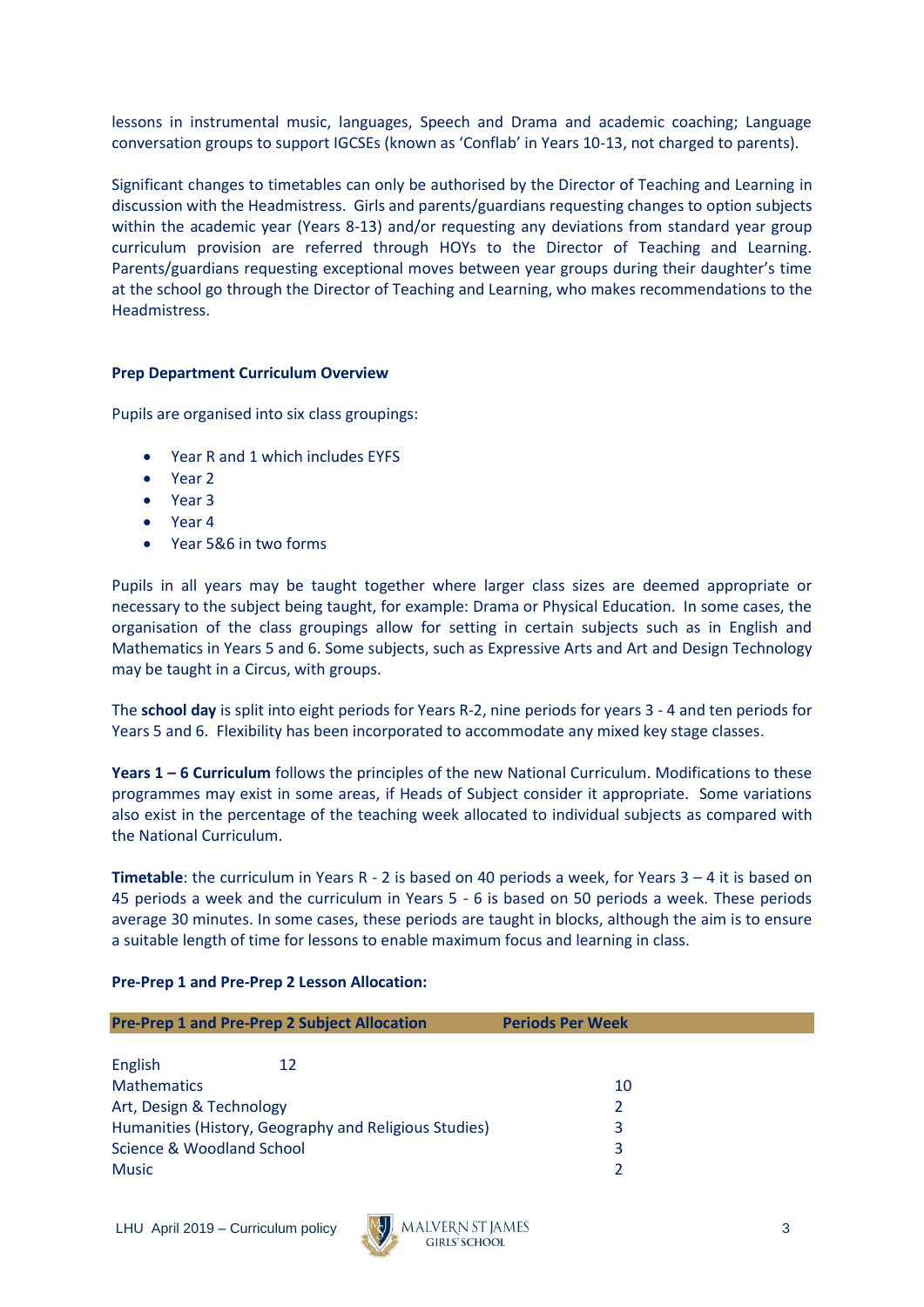| Computing                                 |  |
|-------------------------------------------|--|
| French                                    |  |
| Physical Education (PE)/Outdoor adventure |  |
| Swimming                                  |  |
| <b>PSHEEC</b>                             |  |

## **Year 3 and Year 4 Lesson Allocation:**

| <b>Year 3 and Year 4 Subject Allocation</b>           | <b>Periods Per Week</b> |
|-------------------------------------------------------|-------------------------|
|                                                       |                         |
| <b>English</b>                                        | 10                      |
| <b>Mathematics</b>                                    | 12                      |
| Art, Design & Technology                              | 2                       |
| Humanities (History, Geography and Religious Studies) | 3                       |
| Science                                               | 4                       |
| <b>Music</b>                                          | 2                       |
| Computing                                             | 2                       |
| French                                                | 2                       |
| <b>Physical Education (PE)</b>                        | 5                       |
| <b>Performing Arts</b>                                | 2                       |
| <b>PSHEEC</b>                                         | 1                       |

# **Year 5 and Year 6 Lesson Allocation:**

| <b>Year 5 and Year 6 Subject Allocation</b>           | <b>Periods Per Week</b> |
|-------------------------------------------------------|-------------------------|
|                                                       |                         |
| English                                               | 11                      |
| <b>Mathematics</b>                                    | 10                      |
| Art, Design & Technology                              | 4                       |
| Humanities (History, Geography and Religious Studies) | 4                       |
| Science                                               | 4                       |
| <b>Music</b>                                          | 2                       |
| Computing                                             | 2                       |
| French                                                | 2                       |
| <b>Physical Education (PE)</b>                        | 6                       |
| <b>Performing Arts</b>                                | 2                       |
| Enrichment                                            | $\overline{2}$          |
| <b>PSHEEC</b>                                         |                         |

## **EYFS**

The seven areas of learning form the key structure of the curriculum for Early Years Foundation Stage (EYFS). All work in EYFS is linked to topics and themes surrounding the 7 areas of learning.

The School has opted out of the regulations on Learning and Development. Even so, the Early Learning Goals form the key structure of assessment for the EYFS. Malvern St James offers structure for learning that has a range of starting points - content that matches the needs of young pupils and activity that provides opportunities for learning both indoors and outdoors. The key principles of the Early Years Foundation Stage for Personal, Social and Emotional Development form the basis of lessons, along with relevant aspects of Social and Emotional Aspects of Learning (SEAL); constant

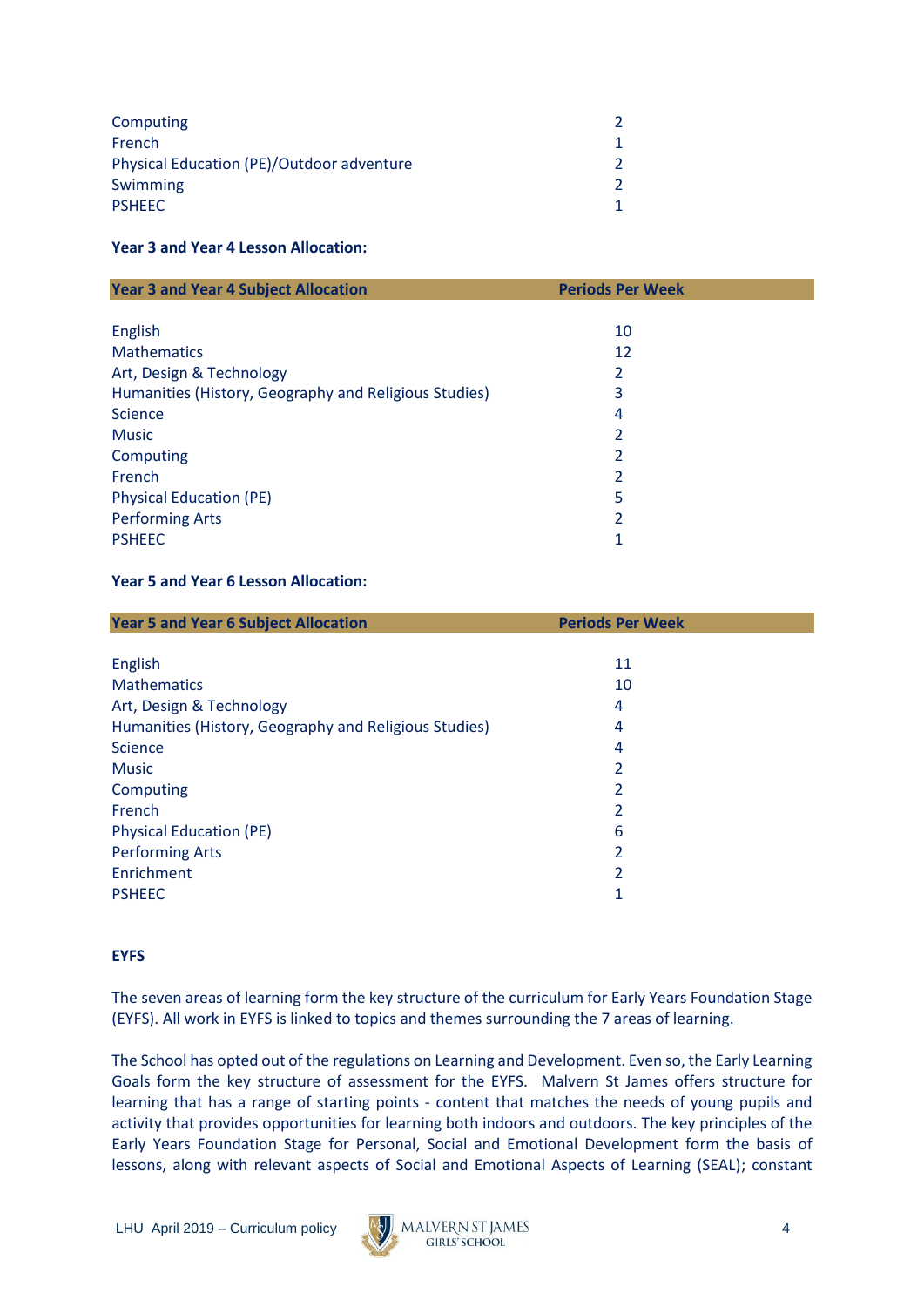consideration is still given to the five key aims of Every Child Matters. The provision of Teaching and Learning for EYFS at Malvern St James is guided by the following frameworks and documents:

- EYFS Statutory Framework
- The National Curriculum in England
- Promoting Fundamental British Values through SMSC (Spiritual, Moral, Social and Cultural)

All subject-specific skills, such as Numeracy and Literacy, are tied in with the themes for each month with further educational focus determined by the pupils' interests and needs. The amount of time spent on each key principle is variable, depending on the needs of the pupils; however, it is approximately six to seven periods a week.

The Foundation Stage 7 areas of learning:

- Personal, Social and Emotional Development
- Physical Development
- Communication & Language
- Mathematics
- Literacy
- Understanding of the World
- Expressive Arts and Design

#### **Purposeful Play**

Purposeful Play is a very important feature of the Foundation Stage. Through play our pupils explore and develop learning experiences, which help them to make sense of the world. Play also allows flexibility for child initiated activities, which build on pupils' natural curiosity and creativity.

#### **Subject Focus** is on**:**

- Personal, Social and Emotional Development
- Physical Development
- Communication & Language
- Mathematics
- Literacy
- Understanding of the World
- Expressive Arts and Design

#### **Senior School Curriculum Overview**

#### **Years 7 – 9**

#### **Forms:**

There are intakes at Year 7 (one class in Year 6 to two in Year 7) and 9 (two classes in Year 8 to three in Year 9. Key Stage 3 is organised into the following class groupings:

- o Years 7&8 vertical forms: 4 form groups (each named '7/8' with the form tutor's three-letter code)
- o Year 9 forms: 3 form groups (each named '9' with each form tutor's three-letter timetable code)

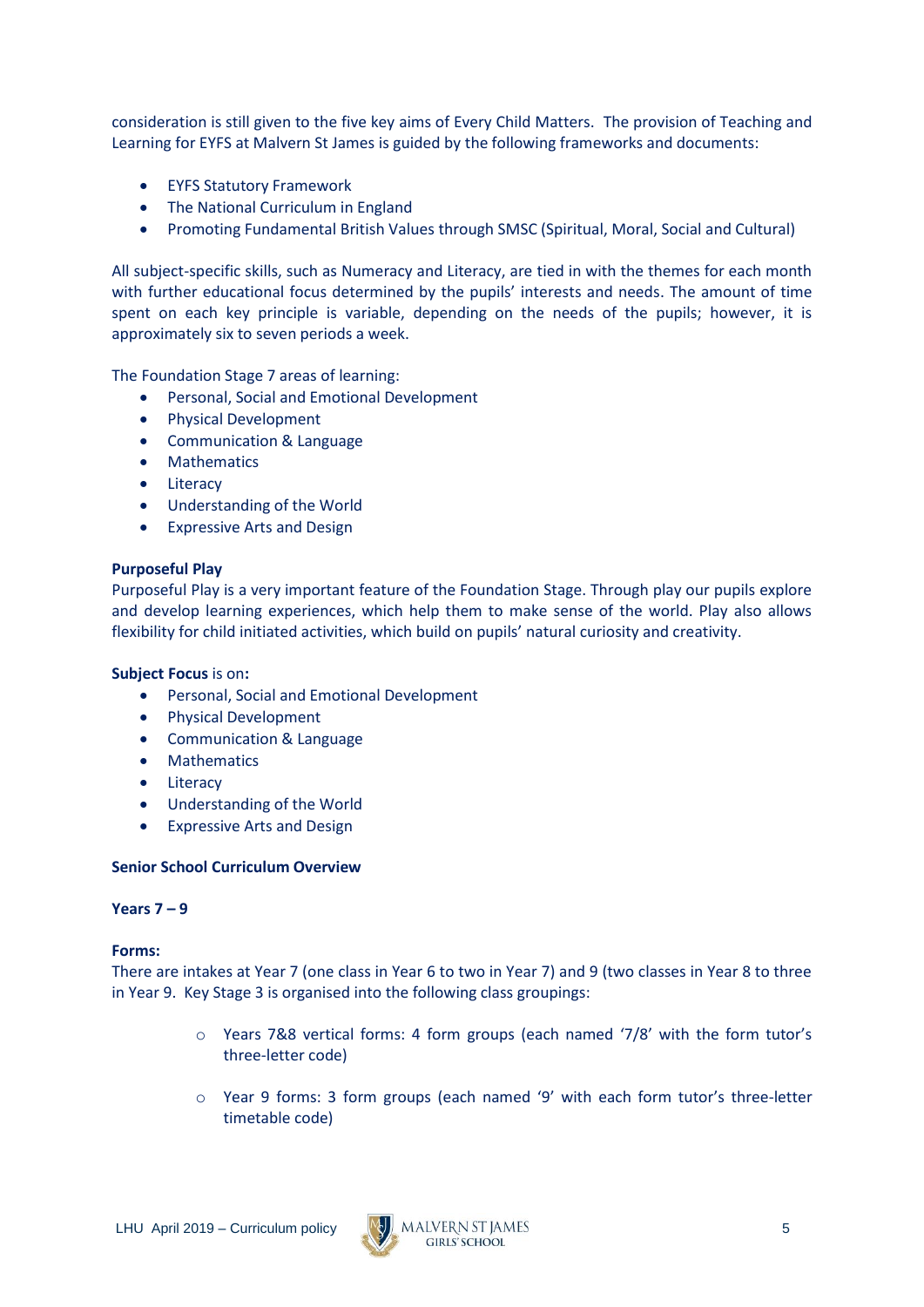## **Curriculum & Timetabling:**

The curriculum in Years 7 - 9 is based on 50 periods a week. In most cases, these are taught as double lessons. Pupils are taught by specialist teachers in specialist teaching rooms. PE (timetabled for each year group as a whole) and PSHEEC (timetabled in forms) often feature team teaching or whole-year lessons, as appropriate.

Years 7 and 8 are timetabled for subject lessons in two classes each, labelled A and B for timetabling purposes; this is not a set or stream but rather a mixed-ability, year-specific unit. This is distinct from the vertical forms in 7 and 8, which are purely for tutoring purposes.

The humanities and sciences are all timetabled with their specific subject names and taught separately, to enable specialism and depth. French and Latin are currently the core languages in Years 7 - 9. Year 9 Biology, Chemistry, Physics and Mathematics start their GCSE course, for maximised practical skills and full specification coverage by the end of Year 11. A choice of German or Spanish is offered to girls and their parents/guardians in Year 8 as an additional second Modern Foreign Language (MFL).

# **Setting and Personalisation**

Sets in Years 7-11 are determined by the relevant Head of Subject, using entrance data, evidence of prior attainment, teacher recommendation, initial whole-school assessment (Cognitive Ability Tests or CAT4 for short), General Screening including Reading Age, Spelling Age, CEM data (CEM stands for the Centre for Evaluation and Monitoring, a research group based at the School for Education, University of Durham: we use their tests named Midyis, Yellis and Alis), internal school progress data and subject-specific screening.

In Years 7 – 9, pupils are taught in sets in Mathematics, the three Sciences and Languages.

In Year 7, French is usually set during the Autumn Term and Latin sets follow the French sets.

In Year 8, French and Latin are set, as are Spanish and German when there is more than one class.

In Year 9, there are normally three sets in French and two sets in Spanish. In Latin, Set 3 is for Beginners. There are opportunities to begin French, German, and Spanish in Year 9.

Year 9 English has one Set 1, for higher ability extension and two parallel Set 2s. Mathematics, Sciences and Languages including Latin are set, whilst all other Year 9 subjects are taught in forms. For most subjects, Year 9 is very much an introduction to the more formal study habits, confidence and aspirations required for GCSE success, whilst maintaining breadth of subject coverage, although the GCSE courses do commence for Science and Mathematics.

Languages and Latin sets may be slightly smaller in size than form groups, where selected individuals are instead timetabled for 1:1 Learning Support, 1:1 English as an Additional Language (EAL), specialist paid coaching and/or directed study time. Such timetable variations are agreed with parents via the Head of Learning Support/SENCO)/EAL Co-ordinator/Modern Foreign Languages (MFL) Co-ordinator as appropriate; they are reviewed at least annually, to ensure flexible and personalised provision.

## **Flexible Provision:**

Other variations sometimes occur for the More Able and/or Scholars, where parents have requested more flexible provision and timetabling has been adjusted where possible. This is to enable individual participation to a high standard and to promote a high level of attainment in areas of potential, talent or competition. Sports and Riding Scholars might come in slightly later on one day or leave earlier,

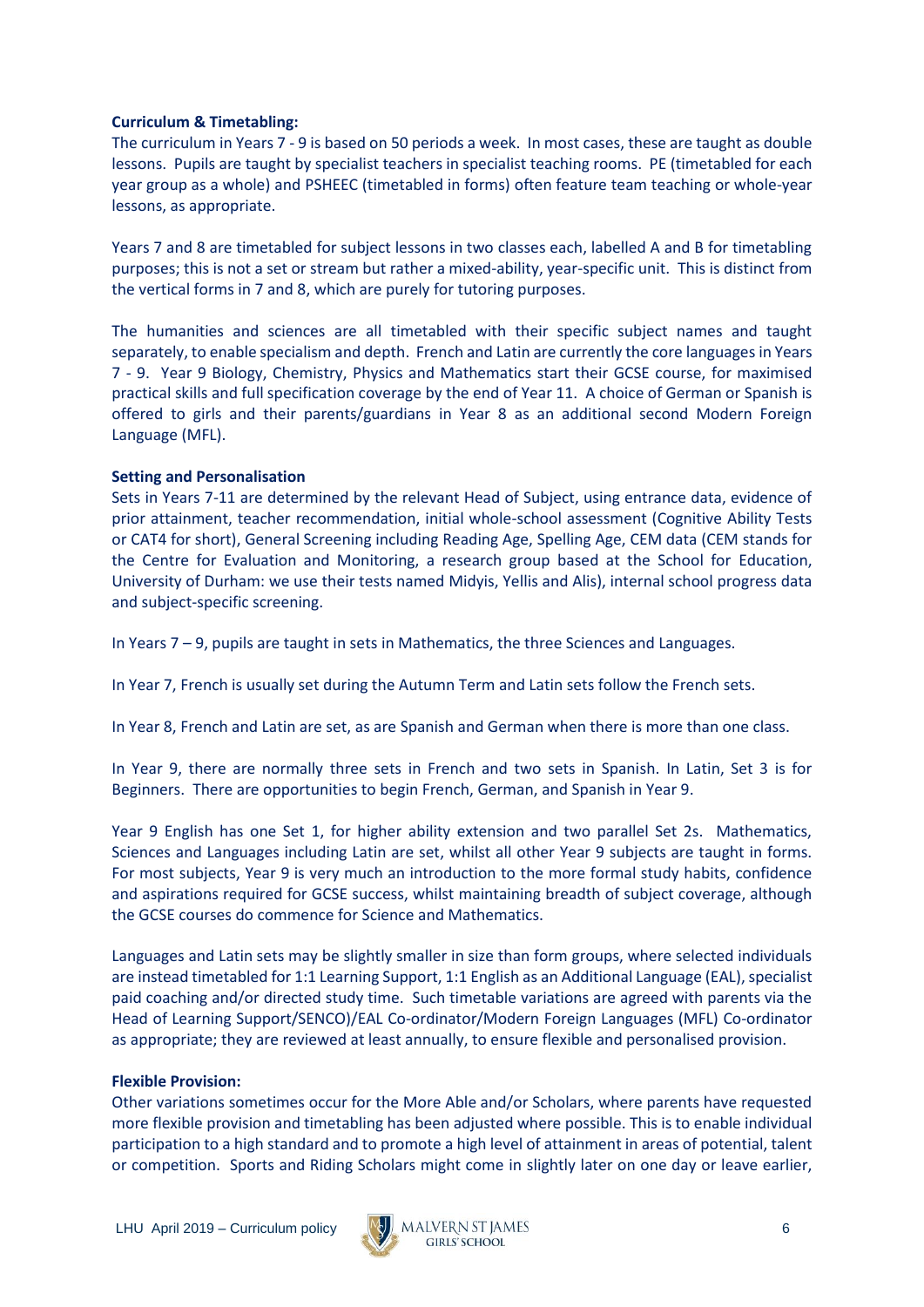agreeing to miss a year or indeed a key stage of one non-core subject (e.g. Latin or second MFL), so they can maximise specialist coaching opportunities; Music Scholars might have a Visiting Music Teacher (VMT) lessons in their specialist instrument(s) within the school day, where agreed with all parties, omitting a non-core subject. The More Able might pursue, say, three MFL plus Latin and/or any number of extra-curricular languages and activities. Such timetable flexibility can be continued throughout a girl's time at the school, if logistically possible.

We aim to know all girls very well throughout the School, which helps us to do our best to accommodate their bespoke learning needs, reviewed at least annually. Form Tutors, Housemistresses, HOYs, The Head of Learning Support, SENCOs and EAL Co-ordinator are all consulted as appropriate.

#### **Year 7 Lesson Allocation:**

| <b>Year 7 Subject Allocation</b>                                | <b>Periods Per Week</b> |
|-----------------------------------------------------------------|-------------------------|
|                                                                 |                         |
| English                                                         | 6                       |
| <b>Mathematics</b>                                              | 6                       |
| Art                                                             | 2                       |
| Technology (Materials, Graphics, Textiles across the Key Stage) | 2                       |
| <b>Food and Nutrition</b>                                       | 2                       |
| <b>Drama</b>                                                    | $\overline{2}$          |
| French                                                          | 3                       |
| <b>Physical Education (PE)</b>                                  | 6                       |
| Geography                                                       | 2                       |
| <b>History</b>                                                  | $\overline{2}$          |
| Computing                                                       | 2                       |
| Latin                                                           | 3                       |
| <b>Music</b>                                                    | 2                       |
| <b>PSHEEC</b>                                                   | $\overline{2}$          |
| <b>Religious Studies (RS)</b>                                   | $\overline{2}$          |
| Sciences:                                                       |                         |
| <b>Biology</b>                                                  | 2                       |
| Chemistry                                                       | 2                       |
| <b>Physics</b>                                                  | $\overline{2}$          |
|                                                                 |                         |

There are two double lessons (four periods) of Design and Technology each week. Two are for Technology, ensuring a broad base of provision in all technological areas by the end of Year 9. Two are for Food and Nutrition, as a distinct area within this field. See Design and Technology Department Handbook for further details.

Mandarin, German and Spanish are offered as optional clubs at no extra charge, for those girls keen to experience additional languages; these are offered subject to demand, needing sufficient numbers to run. The Head of MFL co-ordinates brief taster sessions for girls in the Spring or Summer Term of Year 7, to enable girls to make informed choices about their second MFL for Year 8.

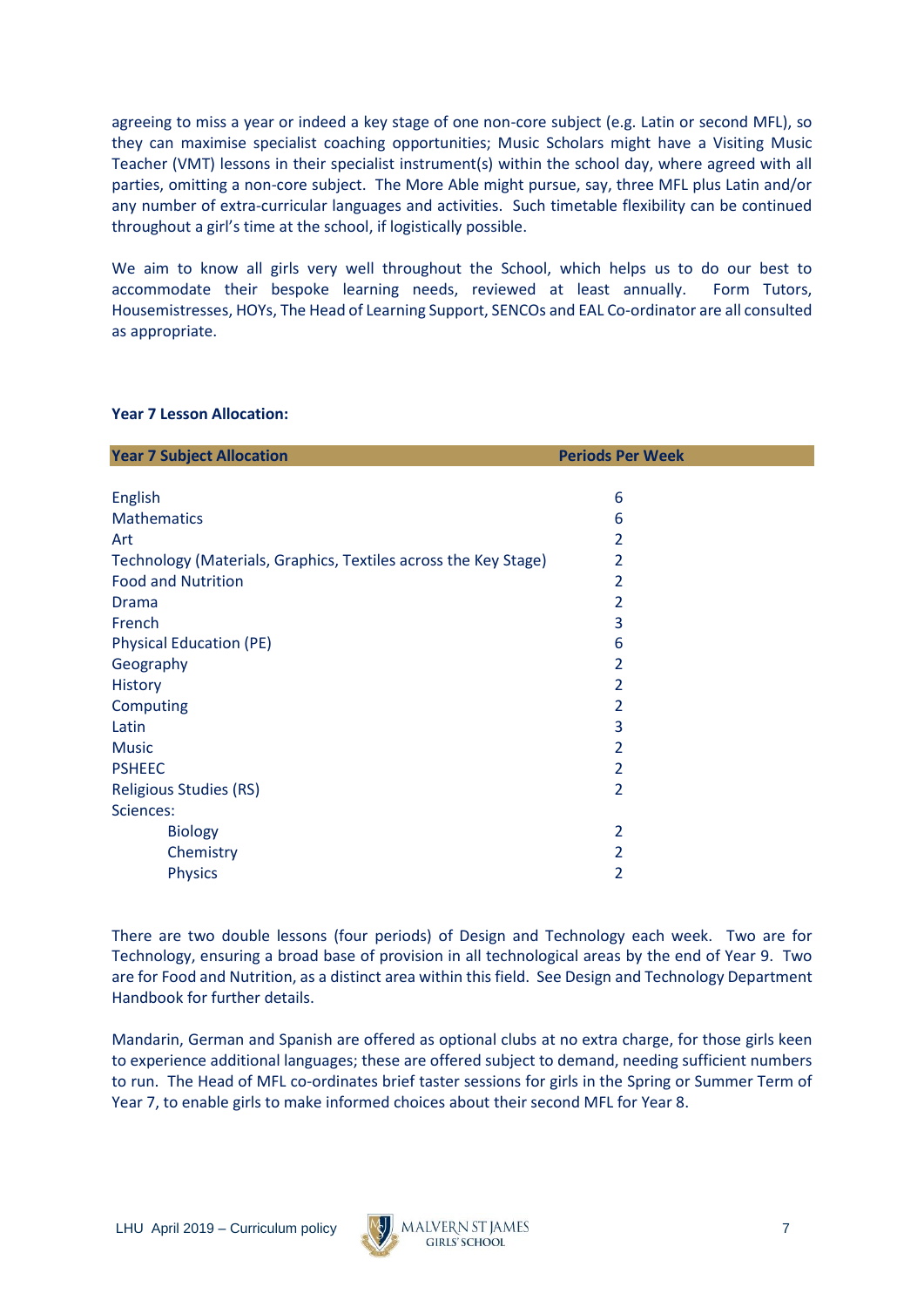## **Year 7 Philosophy of Learning**

Philosophy of Learning is delivered in Year 7, through targeted PSHE and also through other curriculum subjects, for example through a Team Tech project in IT lessons. The aim is to encourage pupils to think about 'how' and 'why' they learn things. It would enable pupils to develop and apply crucial information literacy skills that will assist them to become more independent and informed learners. It involves not only searching and locating information but questioning, thinking and making judgements about the information that you do find. These are key skills that lead to the development of effective citizenship.

# **Year 8 Lesson Allocation:**

In addition to the subjects taught in Year 7, pupils in Year 8 are given the choice of a second foreign language (Spanish or German), for three periods per week. To accommodate this, Year 8 have one fewer Mathematics period than they had in Year 7 and two fewer Design and Technology periods than in Year 7. A second language, delivered at an accelerated pace, may not be an appropriate route for all pupils, especially those who are receiving Learning Support. For those pupils who do not take up a second Modern Foreign Language, the lessons can be allocated to one-to-one Learning Support or one-to-one English as an Additional Language (EAL) teaching.

| <b>Year 8 Subject Allocation</b>                          | <b>Periods Per Week</b> |
|-----------------------------------------------------------|-------------------------|
|                                                           |                         |
| <b>English</b>                                            | 6                       |
| <b>Mathematics</b>                                        | 5                       |
| Art                                                       | 2                       |
| Technology/Food and Nutrition (Week A/Week B alternating) | 2                       |
| <b>Drama</b>                                              | $\overline{2}$          |
| French                                                    | 3                       |
| PE                                                        | 6                       |
| Geography                                                 | $\overline{2}$          |
| German or Spanish                                         | 3                       |
| <b>History</b>                                            | $\overline{2}$          |
| Computing                                                 | $\overline{2}$          |
| Latin                                                     | 3                       |
| <b>Music</b>                                              | $\overline{2}$          |
| <b>PSHEEC</b>                                             | $\overline{2}$          |
| <b>Religious Studies</b>                                  | $\overline{2}$          |
| Sciences:                                                 |                         |
| <b>Biology</b>                                            | $\overline{2}$          |
| Chemistry                                                 | $\overline{2}$          |
| <b>Physics</b>                                            | $\overline{2}$          |
|                                                           |                         |

Design and Technology is taught on the two-week timetable, to enable full curriculum coverage and continuity of learning, where girls have a lesson of Technology one week and Food and Nutrition the next. These are labelled Week A and Week B.

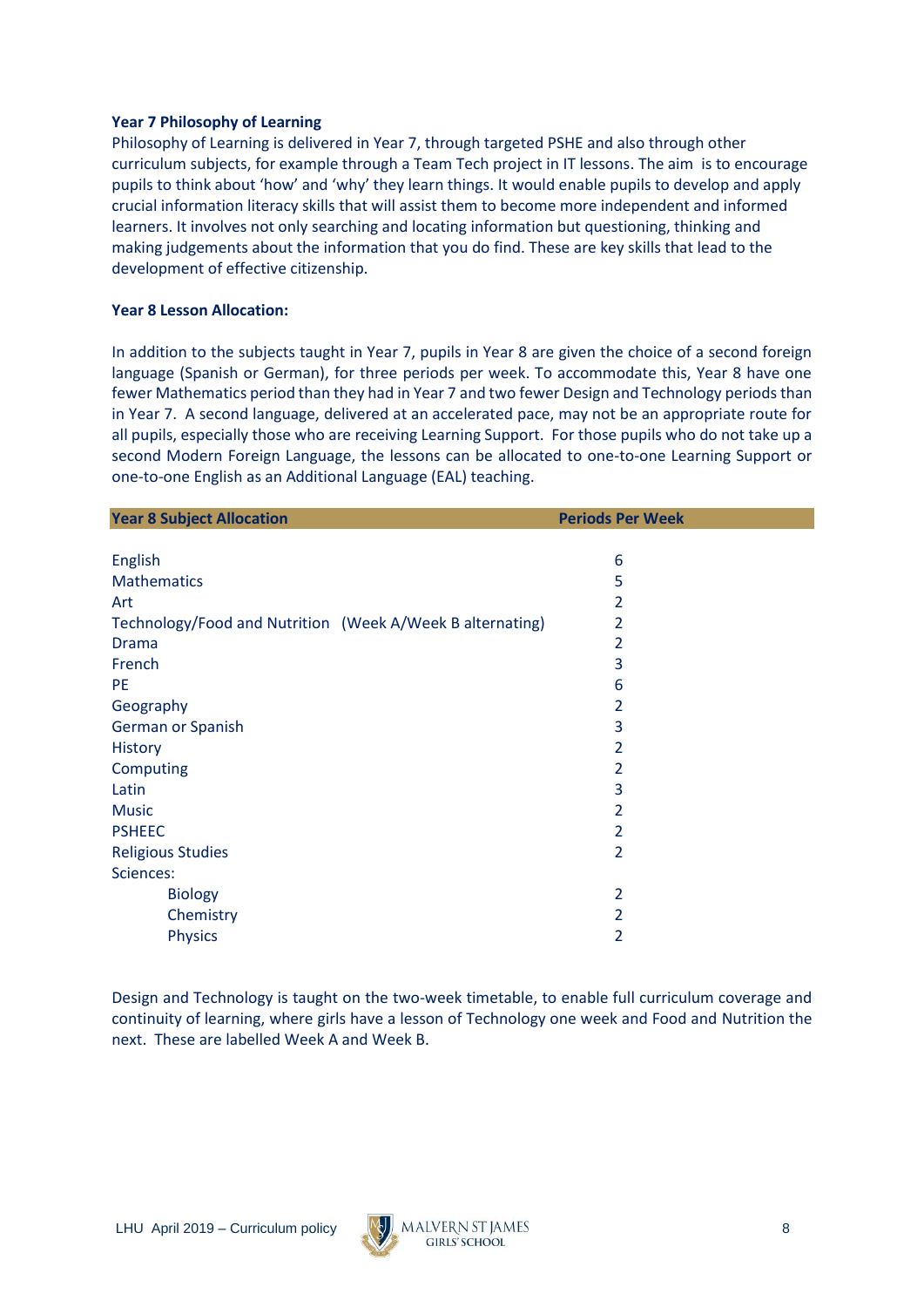#### **Year 9 Lesson Allocation:**

GCSE Biology, Chemistry, Physics and Mathematics commence from Year 9, to enable a three-year GCSE course and more time for embedding knowledge and understanding. Existing girls and parents choose their final GCSE subjects by February half term of Year 9 (to enable further monitoring, plus timetabling and staffing for the following academic year); the subjects are then blocked by Easter, so new entrants to Year 10 choose from 5/6 blocks thereafter.

| <b>Year 9 Subject Allocation</b>                          | <b>Periods Per Week</b> |
|-----------------------------------------------------------|-------------------------|
|                                                           |                         |
| <b>English</b>                                            | 6                       |
| <b>Mathematics</b>                                        | 5                       |
| Art                                                       | 2                       |
| Technology/Food and Nutrition (Week A/Week B alternating) | 2                       |
| French                                                    | 3                       |
| <b>Drama</b>                                              | 2                       |
| German or Spanish or EAL                                  | 3                       |
| PE                                                        | 6                       |
| Geography                                                 | 2                       |
| <b>History</b>                                            | 2                       |
| Computing                                                 | 2                       |
| Latin                                                     | 3                       |
| <b>Music</b>                                              | 2                       |
| <b>PSHEEC</b>                                             | $\overline{2}$          |
| <b>Religious Studies</b>                                  | 2                       |
| Sciences:                                                 |                         |
| <b>Biology GCSE</b>                                       | 2                       |
| Chemistry                                                 | 2                       |
| <b>Physics</b>                                            | 2                       |

Design and Technology is taught as for Year 8, alternating Technology and Food and Nutrition in Weeks A and B. There are two periods of Design and Technology each week.

In Year 9, **Careers Education and Guidance** comes to the forefront of the PSHEEC programme. All pupils receive formal lessons and subject talks to prepare them for their first big decision-making exercise, GCSE (General Certificate of Secondary Education) options. Parents and guardians are invited to an Options Evening and then a Parents' Consultation to discuss their daughter's progress and choices.

**Flexibility**: In Year 9, the choice of Modern Foreign Languages is continued from Year 8 (French plus either German or Spanish). As in Year 8, this may not be an appropriate route for all pupils, especially those who are receiving Learning Support. For those pupils who do not study a second Modern Foreign Language, the lessons can be allocated to **one-to-one Learning Support or one-to-one EAL teaching**. A curriculum EAL class is taught at the same time as Spanish/German/Mandarin, for girls who benefit from core EAL provision. There are beginners' classes in both French and Latin for girls joining the School in Year 9 who have not previously studied those subjects. Spanish and German are fully differentiated to cater for the needs of complete beginners and those with various levels of competence.

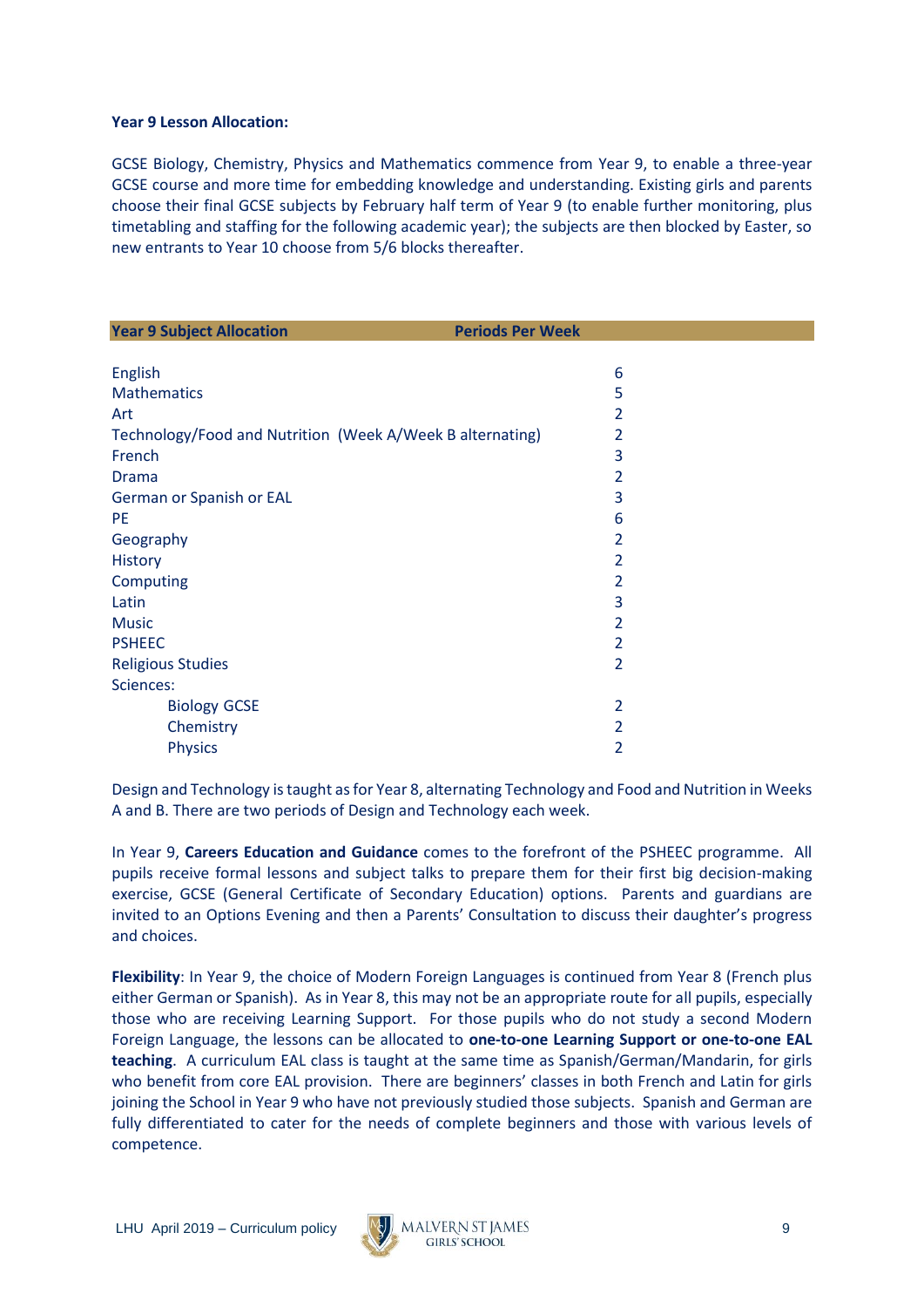Girls can study and be entered for **extra-curricular language GCSEs and/or A Levels** from Year 9 upwards, where their first language is not English and when they are deemed to be ready to undertake the examinations; this is subject to parental permission and subject to the support of both the language teacher/coach and the Head of Modern Foreign Languages.

## **Years 10 – 11 (KS4) Curriculum overview**

There is an intake of new girls at Year 10. Key Stage (KS) 4 is organised into the following class groupings:

- Year 10: 3-4 form groups ('10' with the form tutor's three-letter code)
- Year 11: 3-4 forms ('11' with the form tutor's three-letter code)

# **GCSE Subjects**

Girls all take **5 core GCSEs**:

- English Language
- English Literature
- Mathematics
- Double Science (or DS: 2 GCSEs, with two units of each of the three sciences)

They also have the following non-examined subjects on their timetables:

- PSHEEC/Wellbeing
- PE (core)
- EAL class (if English is not their first language and further class teaching is required).

In addition to the 5 core GCSEs, girls choose between **3 and 5 additional examined option subjects**. **The norm is 9 or 10 GCSE/IGCSEs in total**, where some girls take the minimum of 8, whilst others will reach 11, perhaps via first-language and/or extra-curricular languages coaching, for example.

#### **Option Subjects available, offered subject to demand:**

Art and Design Art and Design: Textiles Business Classical Greek (lessons taught post 4pm and this is in addition to option choices) Computer Science Drama Design and Technology: Product Design **Economics** Food Preparation and Nutrition French Geography German **History** Latin Music GCSE Physical Education (PE) Science EITHER Triple (3 IGCSEs in Biology, Chemistry and Physics) OR Double (2 IGCSEs across 3 disciplines) Religious Studies

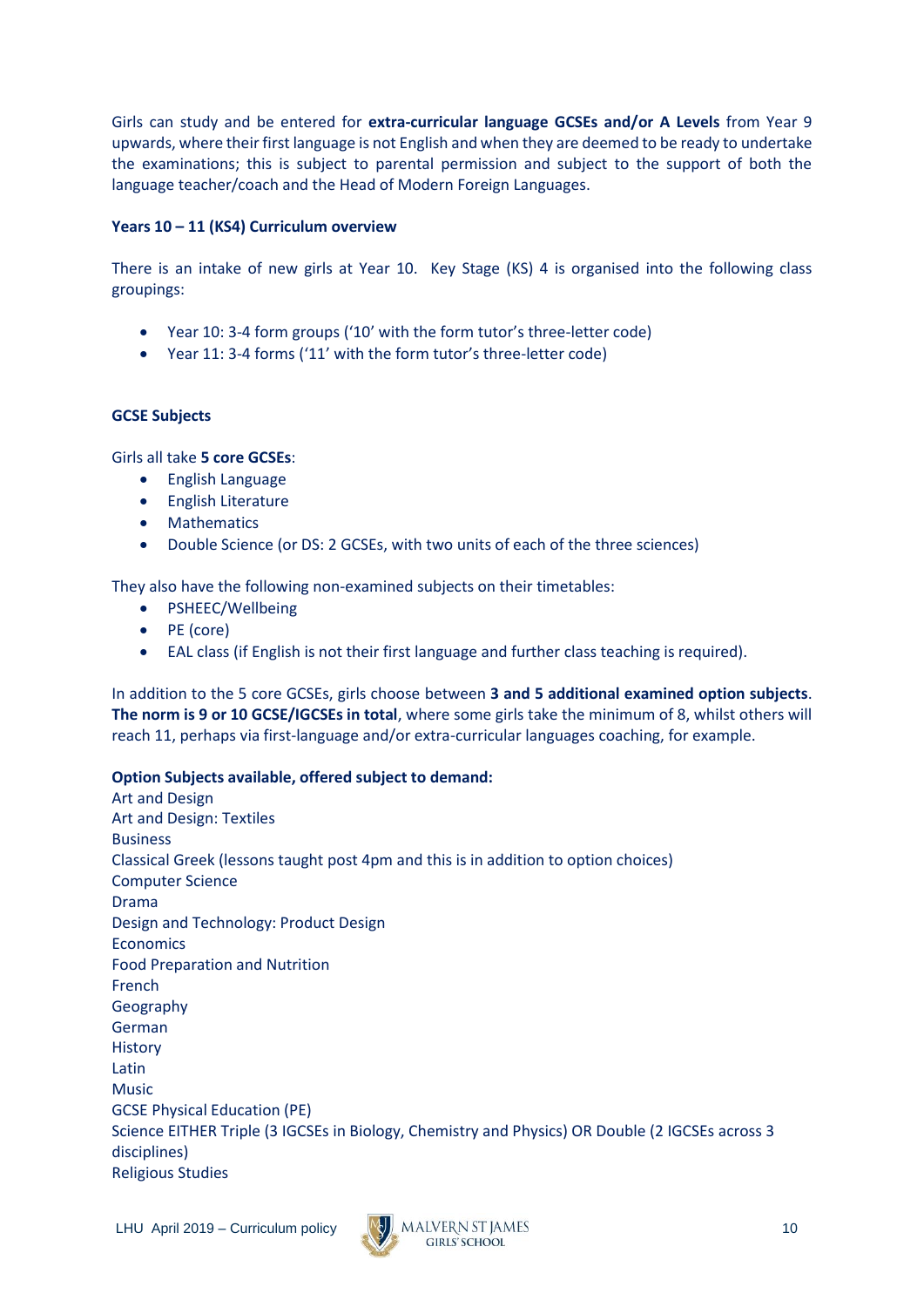#### Spanish

**Triple Science** (TS) is an option open to all, should they wish to have more Science on their timetables – it is not restricted by ability, although the greater content and depth of subject material in each science subject, does make this a little more challenging. It adds a third unit in each of Biology, Chemistry and Physics, thus enabling separate certification of each as full GCSEs. New girls joining Year 10 have GCSE Biology, Chemistry, Physics and Mathematics catch-up sessions, to ensure they have the necessary understanding of the Year 9 GCSE content.

Pupils are **encouraged to follow a broad and balanced range of subjects** and the advice is that their options should ideally include at least one Arts/Technology subject, one Humanities subject and one Language. This broadly follows the English Baccalaureate (EBacc) outline, whilst permitting individual variation to suit aptitudes and talents. Both general and personalised recommendations are made to ensure this. In some cases, individual pupils are allowed to deviate from the normal pattern if it is considered appropriate; this caters for the needs of the More Able, for scholars, for those learners with SEND (Special Educational Needs and Disabilities) or requiring EAL provision. Some pupils who benefit from Learning Support take fewer subjects.

The **number of options**taken is a positive and personalised decision, made by and with each individual and her parents/guardians; the process takes into account abilities, skills and aspirations. We aim to maximise both attainment and well-being, ensuring that each girl has sufficient time for her own independent learning, private study for preparation and any other activities.

Subjects follow examination board specifications as agreed and discussed with the Director of Teaching and Learning and the Headmistress. GCSE Level subject specifications have been revised by the examination boards at key points between September 2015 and September 2019. Heads of Subject must continue to keep up to date with all relevant developments and amendments as advised by the Examination Boards; courses are chosen with great care to maximise academic potential and to ensure appropriate academic rigour to support future post 16 choices. The subject entries in the GCSE Options Booklet (available on the School website) are updated as appropriate.

#### **The timetable and lesson allocation**

The timetable has a maximum of 50 periods a week, but Year 10 and 11 pupils have at least 2 periods a week of timetabled study time, labelled as Personal Study on their timetables. There is a formal Change of Subjects procedure for any requested alterations to timetables during the GCSE courses.

Religious Education (RS) is provided within the PSHEEC curriculum in Years 10 and 11, delivered by RS Specialists and identified as RS on the PSHEEC termly plans.

A mixture of GCSEs, IGCSEs (International GCSEs) and equivalent Level 2 Certificates are offered, according to the Head of Subjects' recommendations, to maximise girls' attainment. Please see Subject Handbooks for specific details. That which is best for our learners is the priority, not the changeable rules on whether a certain qualification counts or does not count in that year's results league tables.

Pupils are set for Mathematics. The Mathematics course leads to the IGCSE Mathematics and, for some at the top end of the ability range, Free-Standing Mathematics Qualification (FSMQ) in Additional Mathematics. English is taught as the two separate IGCSEs, in forms; girls have different teachers for English Language and English Literature and the lessons are separately timetabled. Other subjects are taught in their option groups. PE is timetabled for the whole year group; PSHEEC is

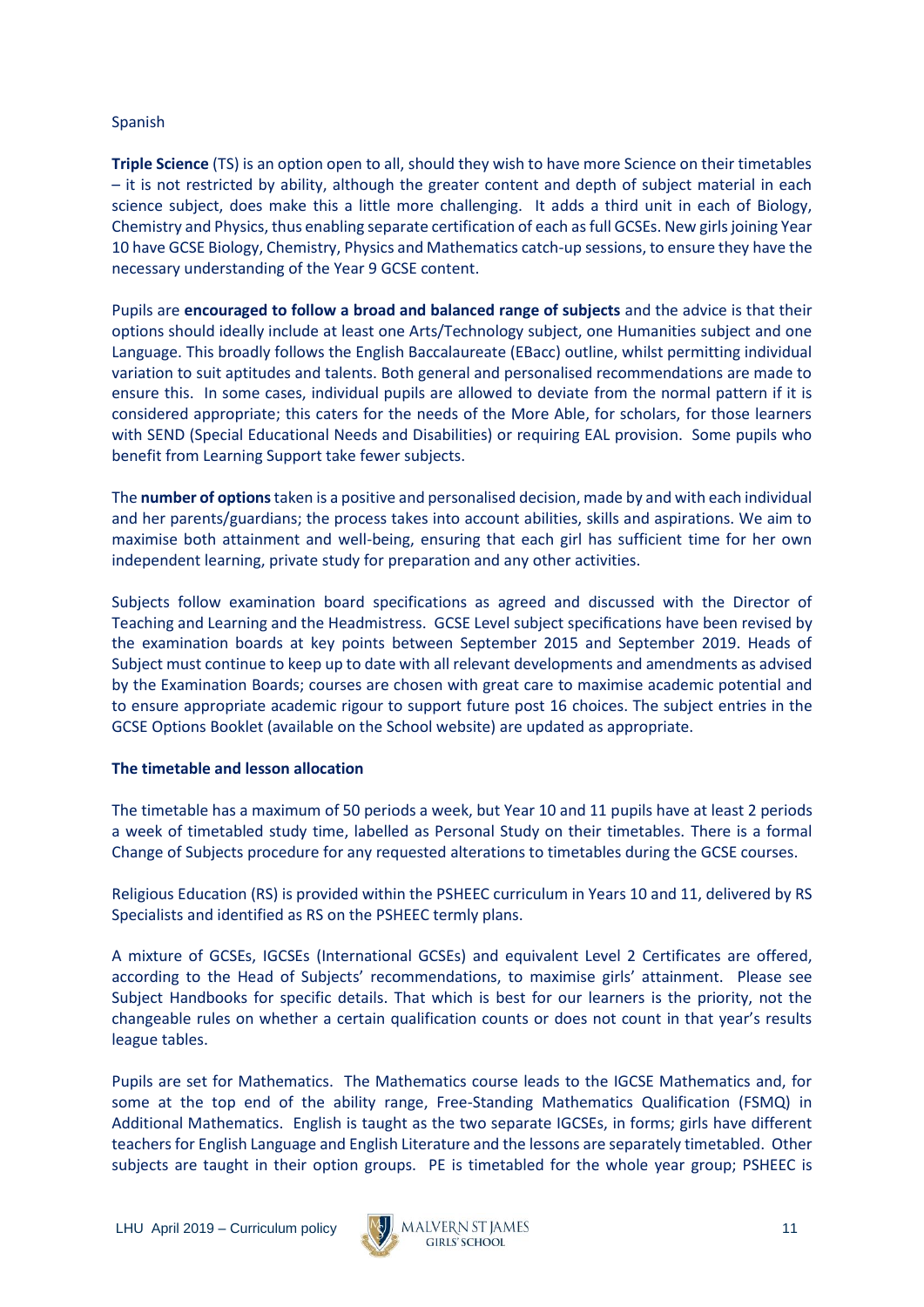timetabled in forms. Both subjects often feature team teaching/whole-year lessons, as appropriate. A curriculum EAL class is taught, for girls who require core EAL provision; based on pupil entrance, attainment and progress data, the EAL Co-ordinator allocates girls to the class – it is not compulsory for all EAL girls, just for those who will benefit.

Existing girls and parents choose their provisional A Level (Advanced Level) subjects in November of Year 11 and their final A Level subjects by February half term of Year 11 (to enable further monitoring, plus timetabling and staffing for the following academic year); the subjects are then blocked by Easter, so new entrants to Year 12 choose from 4 blocks thereafter.

| <b>Core Subject Lesson Allocation</b> | <b>Periods Per Week</b> |
|---------------------------------------|-------------------------|
|                                       |                         |
| English Language                      | 4                       |
| <b>English Literature</b>             | 4                       |
| <b>Mathematics</b>                    | 5                       |
| <b>Double Science</b>                 | 9                       |
| (or Triple Science                    | 12)                     |
| In addition:                          |                         |
| <b>Physical Education (PE)</b>        | 4                       |
| EAL (as advised)                      | 2                       |
| <b>Private Study</b>                  | 2                       |

#### **Options** (most girls choose 4, some 3 or 5)

| <b>Option Subject Lesson Allocation</b> |                 |                 |                 |                 |                 |
|-----------------------------------------|-----------------|-----------------|-----------------|-----------------|-----------------|
| <b>Periods per</b>                      | <b>Option 1</b> | <b>Option 2</b> | <b>Option 3</b> | <b>Option 4</b> | <b>Option 5</b> |
| week                                    |                 |                 |                 |                 |                 |

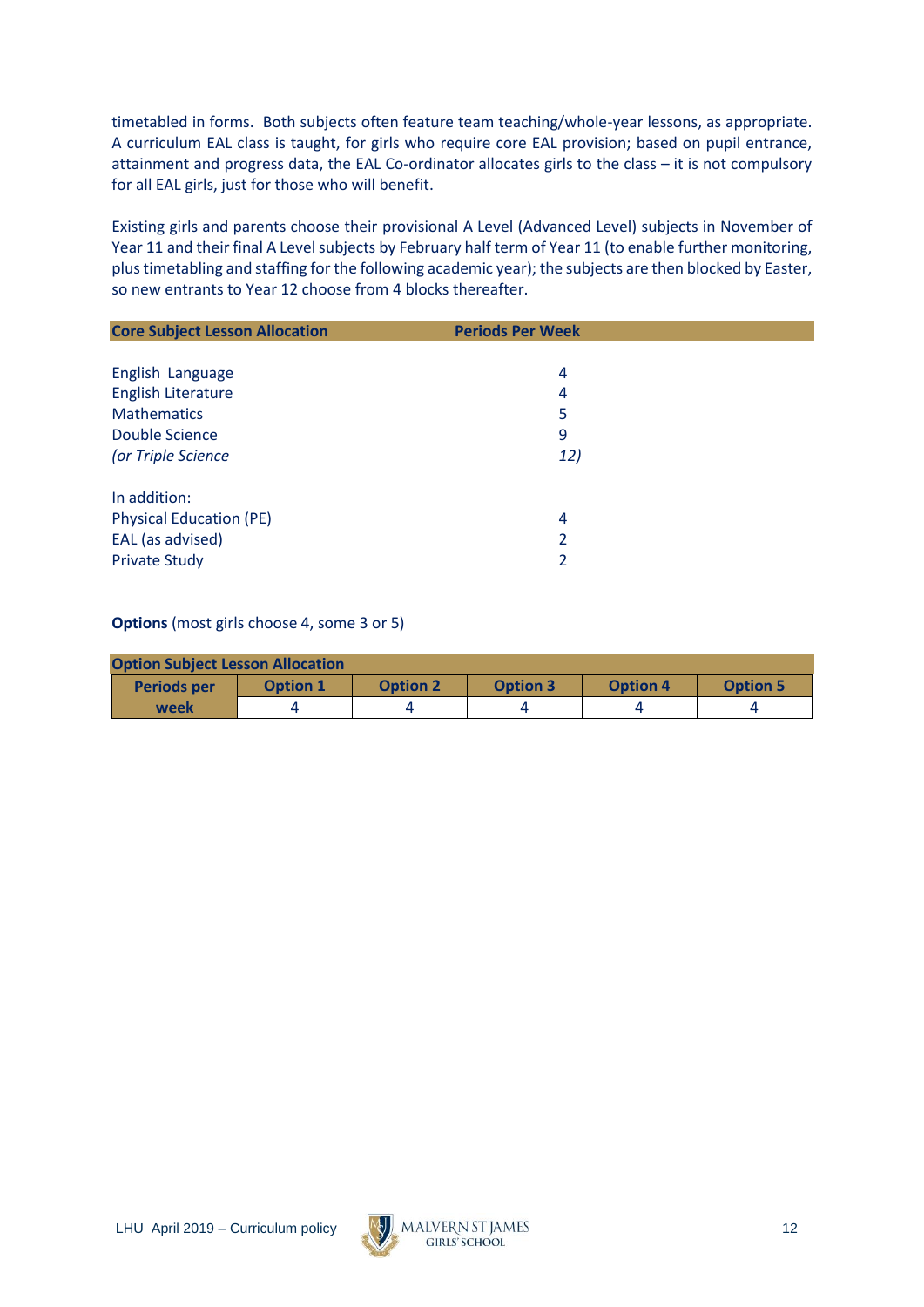## **Sixth Form Curriculum Overview**

There is an intake at Year 12. The Sixth Form is organised into the following class groupings:

• Years 12 &13 vertical forms: 10 form groups (each named '6' with the form tutor's three-letter code)

Vertical forms enable excellent induction, bespoke tutoring and a cohesive, strong Sixth Form community.

For their curriculum, pupils are taught by specialist teachers in specialist teaching rooms/areas. PE (timetabled for each year group as a whole) and PSHEEC (timetabled in forms) often feature team teaching or whole-year/whole-Sixth lessons, as appropriate.

All Advanced Level (A Level) subject specifications were revised by the examination boards at key points between September 2015 and September 2019. Heads of Subject and the Sixth Form team must continue to keep up to date with all relevant developments; courses continue to be chosen with great care to maximise each girl's academic potential to ensure appropriate academic rigour to support future post 18 choices. The subject entries in the Sixth Form brochure (available on the School website) are updated as appropriate.

# **A Level Options:**

Current procedure is that girls choose 3 Linear A Level subjects in the first instance (in some circumstances a few pupils may choose 4) along with an Extended Project Qualification (EPQ) and/or a single stand-alone **AS**, where this co-teachable with the A Level and available. Any pupil who wishes to study a single AS will be given this option once A Level blocks are fixed. Girls may also choose to do **LEITHs** as an extra-curricular subject, which also awards significant UCAS points.

The **EPQ** allows pupils to experience real university-style independent learning in areas outside of their A-level choices and develop personal responsibility and motivation. It can take the form of an essay or a more practical based product plus report and is equivalent to 50% of an A level and worth more UCAS points than an AS. It is highly regarded by many universities and can result in a lower offer or place a student in a more competitive position.

For specific guidance on each subject, please refer to the Malvern St James Sixth Form brochure. Courses require sufficient numbers to run and are offered subject to demand.

#### **Courses on Offer in the Sixth Form**

Art and Design: Fine Art Art and Design: Textiles Biology Business **Chemistry** Classical Civilisation Computer Science Design and Technology: Product Design Drama and Theatre Studies **Economics** English Literature Extended Project Qualification (EPQ) French Food Science and Nutrition Level 3 Certificate/Diploma Further Mathematics Geography German **Politics** 

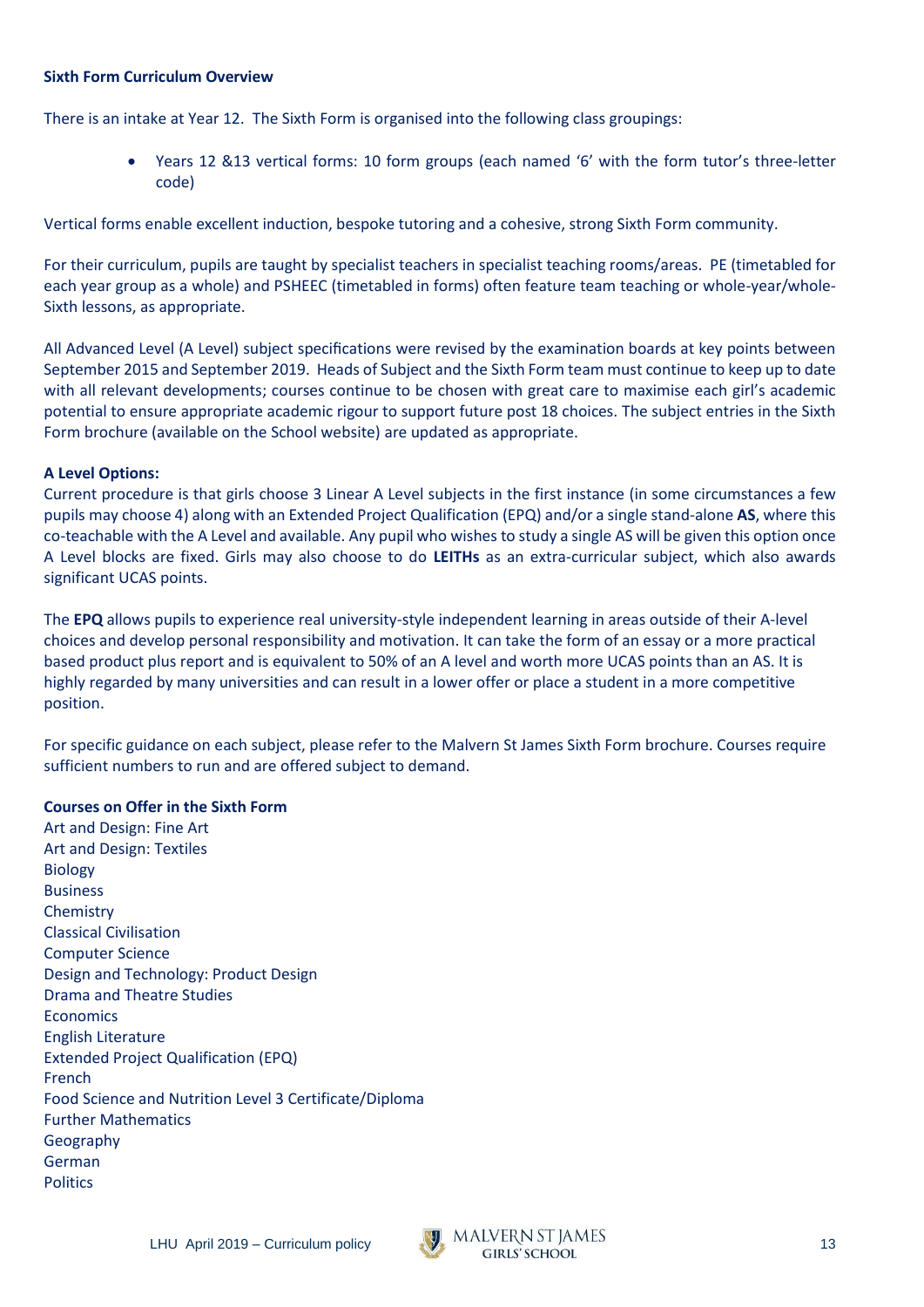**History** IELTS (for those new girls without first language English GCSE) Latin Leiths Basic Certificate in Food and Wine (additional charge) Mathematics Music Physical Education: BTEC Level 3 Diploma/Subsidiary Diploma in Sport Physics Psychology Religion and Philosophy Spanish

Re-sit lessons are available in IGCSE English Language and IGCSE Mathematics if required.

Year 12 have a timetabled Enrichment lesson every week. The offer varies annually; girls are offered subjects in Weeks 1-2 of Year 12 and choices are made by Week 3.

Girls joining the Sixth Form are required to attend **International English Language Teaching System (IELTS)** weekly classes, if they do not have at least C or above in first language GCSE English Language. Lessons are timetabled and there is no extra charge. They are able to take the IELTS examinations at various points in Years 12 and 13 as required, subject to the recommendation of the English as an Additional Language (EAL) Co-ordinator. Girls thus fulfil UK university entrance requirements for international students, as well as UK Visas and Immigration (UKVI) rules.

There is a formal Change of Subjects procedure for any requested alterations to timetables during A Level/BTEC Level 3 courses.

#### **Year 12**

- Each subject is allocated ten periods a week, although for small group sizes, the lesson allocation may be reduced to eight or less periods per week.
- Some may study more or fewer subjects.
- Pupils are expected to sit any AS examinations at the end of the Year 12, where available in that subject, (or at the end of Year 13 where an AS may be taught over two years e.g. AS Mathematics).
- Timetabled IELTS classes take place in Year 12 and continue into Year 13 as required, for girls needing the IELTS qualification for university entry. Two periods a week are allocated.
- Enrichment: 2 periods per week
- PSHEEC: 2 periods per week
- PE: 4 periods per week
- SAT/ACT (American University Entrance tests) lessons and Young Enterprise participation are offered post-4pm
- An additional Maths lesson per week has been introduced for some Year 12 girls. This 'Maths for Scientists' course is a class for anyone studying Science, but not studying Maths A Level. This is a recognition that the new A Level science subjects are demanding significantly higher levels of mathematical skills.

# **Year 13**

- Pupils continue to study three linear A Level, although some may be continuing with four.
- Each A Level course is given ten periods each week in Year 13. For small group sizes, the lesson allocation may be reduced eight or less periods per week.
- Timetabled IELTS classes continue into Year 13 as required, for girls needing the best possible scores for their IELTS qualification for university entry. Two periods a week are allocated.
- PSHEEC: 2 periods per week

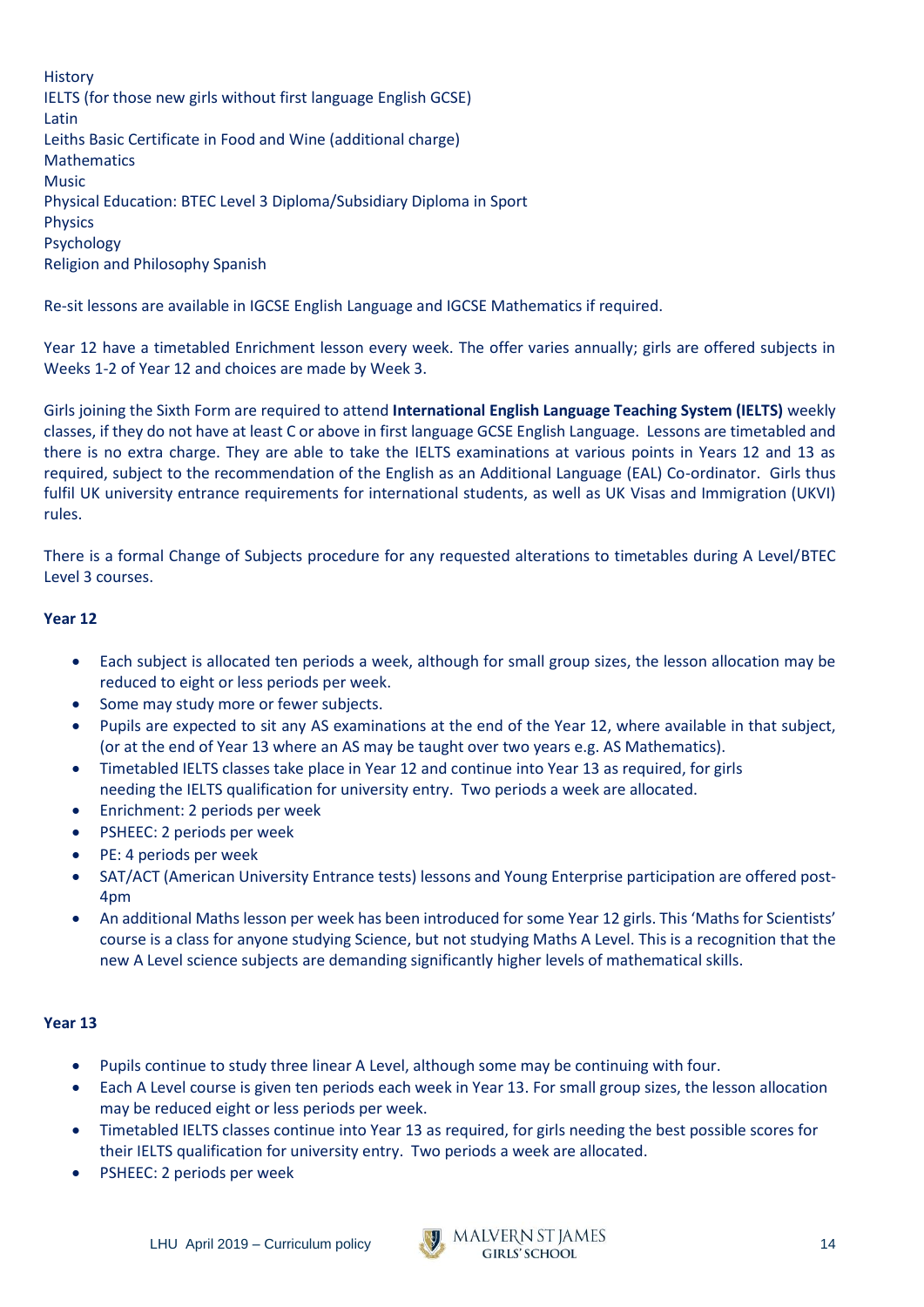- PE: 4 periods per week
- SAT/ACT (American University Entrance tests) lessons are offered post-4pm
- Successful Young Enterprise leaders optionally mentor Year 12 companies at lunchtimes or post-4pm

#### **University Preparation**

This is overseen by the Higher Education (HE) Co-ordinator, with support from the Head of Sixth Form and Head of Careers. It is timetabled within PSHEEC and Form Times, with individual tutorials and twilight sessions also being a strong feature of the provision.

Girls are introduced to The Universities and Colleges Admissions Service (UCAS) course. They are prepared for the UCAS University Fair and how to gain the most from university open days. School Liaison Officers from nearby universities are invited to speak to the students about 'Choosing your Subject' and 'Life at University'.

Specialist routes are well catered for: for girls applying to Art Foundation, a session is held to explain the routes of entry and opportunities available; the Head of Art mentors those interested, giving detailed portfolio and interview guidance; the Director of Music or the Head of Drama as appropriate mentor any CUKAS/Conservatoire/Drama School applicants. Dedicated SAT/ACT teaching and application advice is also provided, for those keen to apply to American universities; we are an SAT examination centre.

For those considering an application to Russell Group Universities, Oxford, Cambridge or other early applicants such as Medics, a specialised programme is offered, with specific advice on interviews and applications. This is complemented by MedSoc and twilight sessions (called 'Russell Up'), to make girls more confident when challenges are encountered. Girls are encouraged to take as many practice papers as possible for the various university entrance tests as relevant, such as the Thinking Skills Assessment (TSA). Heads of Subjects (or a specified member of their departmental teams) mentor the aspiring HE applicants within their particular subject area(s) and ensure suitable extension and preparation. Support and advice are tailored to the individual needs and interests of the girls, utilising the expertise of the Head of Careers, governors, alumnae, parents and all relevant staff.

University visits are organised by the HE Co-ordinator, Head of Sixth Form and Head of Learning Enrichment. Girls are encouraged to complete Massive Open Online Courses (MOOCs), undertake work experience, enter prestigious course-related competitions and read widely and deeply beyond their taught course specifications.

#### **Whole-School Strands**

#### **Learning Principles**

Our overarching principles of learning are to:

- Nurture the emotional, social, intellectual, spiritual, moral, creative and physical well-being of learners;
- Meet the individual needs of each child/young person;
- Challenge and stimulate curiosity, a desire and love of learning, as well as their aspiration to achieve;
- Give the confidence to take risks and learn from mistakes; encourage them to take steps towards independent learning;
- Encourage learners to listen to, and value, the opinions of others;
- Motivate them to persevere (growth mindset);
- Encourage application of their learning to other areas of their life;
- Value and nurture the process and outcomes of learning.

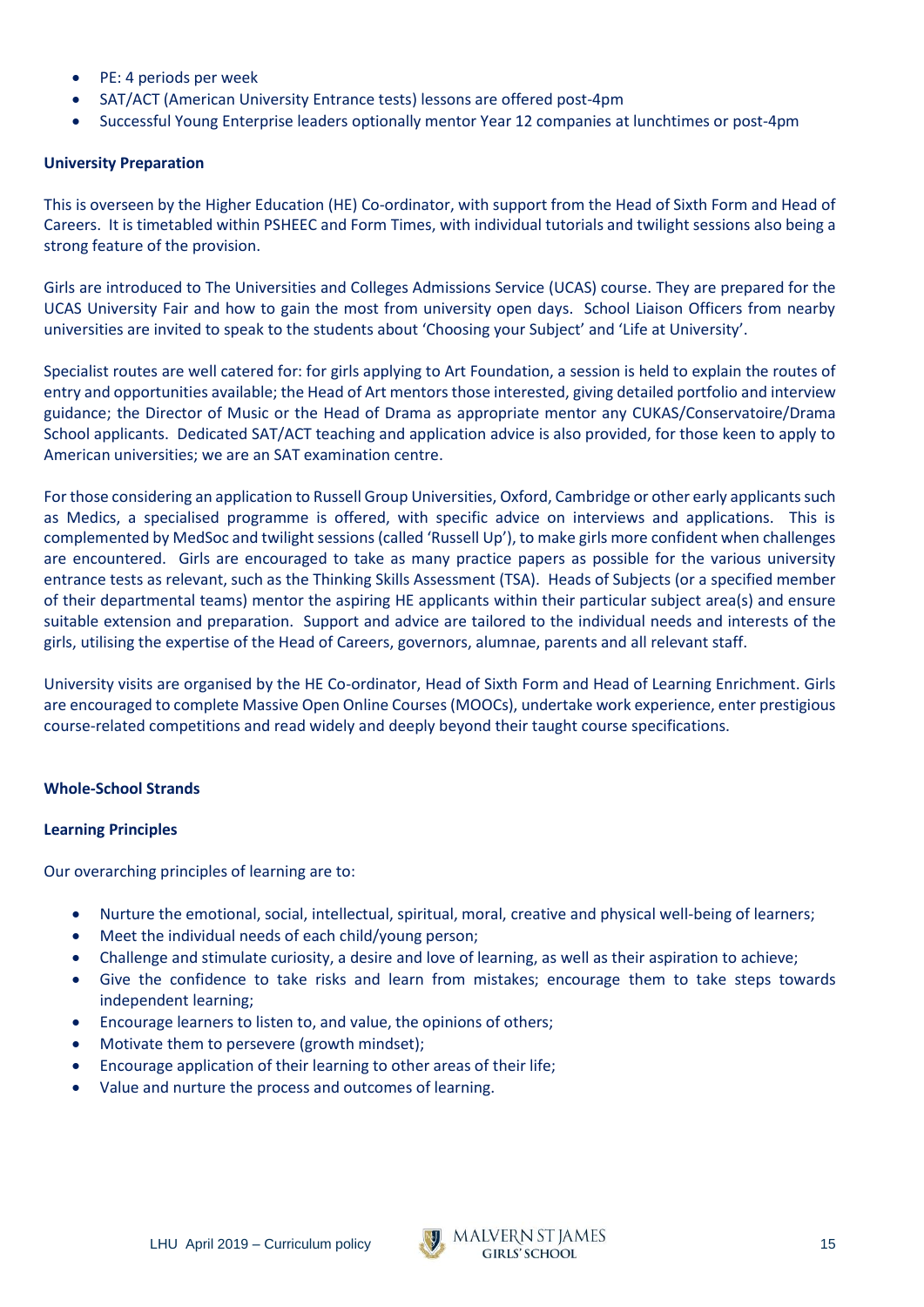#### **Learning Support**

This should be read in conjunction with the SEND Policy and the 3 Year Accessibility Plan.

SEND (Special Educational Needs and Disabilities) provision is coordinated by the Head of Learning Support, More Able provision by the Head of Learning Enrichment, and EAL (English as an Additional Language) provision is coordinated by the EAL Co-ordinator. They in turn oversee members of their departments, which include SENCO, and specialist Learning Support and EAL teachers.

Learning Support is an integral part of the School's Curriculum Policy and describes the way we meet the needs of pupils who experience barriers to their learning including physical, emotional or social barriers. The School is committed to providing an inclusive curriculum and appropriate high quality education to all of our pupils, from EYFS to Year 13, whatever their needs and abilities. The school adopts a 'whole school approach' which means that the staff of the school are committed to identifying and providing for the needs of all pupils in a wholly inclusive environment. The School is committed to inclusion - to develop cultures, policies and practices that include all learners.

The aim is to create a sense of community and belonging, and to offer new opportunities to learners who, previously, may have experienced difficulties. The school operates an equal opportunities policy for pupils with special educational needs who are afforded the same rights as other pupils. All students should have both a common entitlement to a broad and balanced academic and social curriculum, which is accessible to them, and the opportunity to be fully included in all aspects of school life.

Educational inclusion is about equal opportunities for all learners, whatever age, gender, ethnicity, impairment, educational attainment and background. This does not mean that we treat all learners in the same way, but rather, that we use a graduated response with pupils to take account of their varied needs.

#### **Wellbeing**

A Wellbeing programme is being developed across the School and is delivered, where appropriate within PSHEEC sessions. The programme covers three main strands: Growth Mindset, Wellbeing and Mindfulness. The aim is to put Wellbeing firmly at the heart of what we do at MSJ, to ensure that girls learn strategies to cope with the demands and rewards of a challenging and enriching curricular and co-curricular life at school. This will support our drive towards encouraging a Growth Mindset amongst the girls.

#### **Care Plans**

The school creates and maintains its own **Health and Care Plans** (responsibility of the Health & Wellbeing Centre and Director of Pastoral Care), **Pastoral Care Plans** (responsibility of the HOY, Housemistress and Director of Pastoral Care) and **Individual Education Plans** (responsibility of the Head of Learning Support/SENCo ). These are where an individual girl's history, data, support and strategies are collated, made available to staff and each girl's parents/guardians and reviewed.

Where a pupil has an **Education Health Care Plan ('EHC Plan')** and once the School has ensured that the provision specified in the EHC Plan can be delivered by the School, the recommendations will be followed. Any additional services that are needed to meet the requirements of the EHC Plan may need to be charged, either directly to the parent or to the Local Authority if the Local Authority is responsible for the fees and the School is named in the EHC Plan. In all other circumstances charges may be made directly to parents, subject to the School's obligations under the Equality Act 2010. The School co-operates with the Local Authority to ensure that relevant annual reviews of EHC plans are carried out as required.

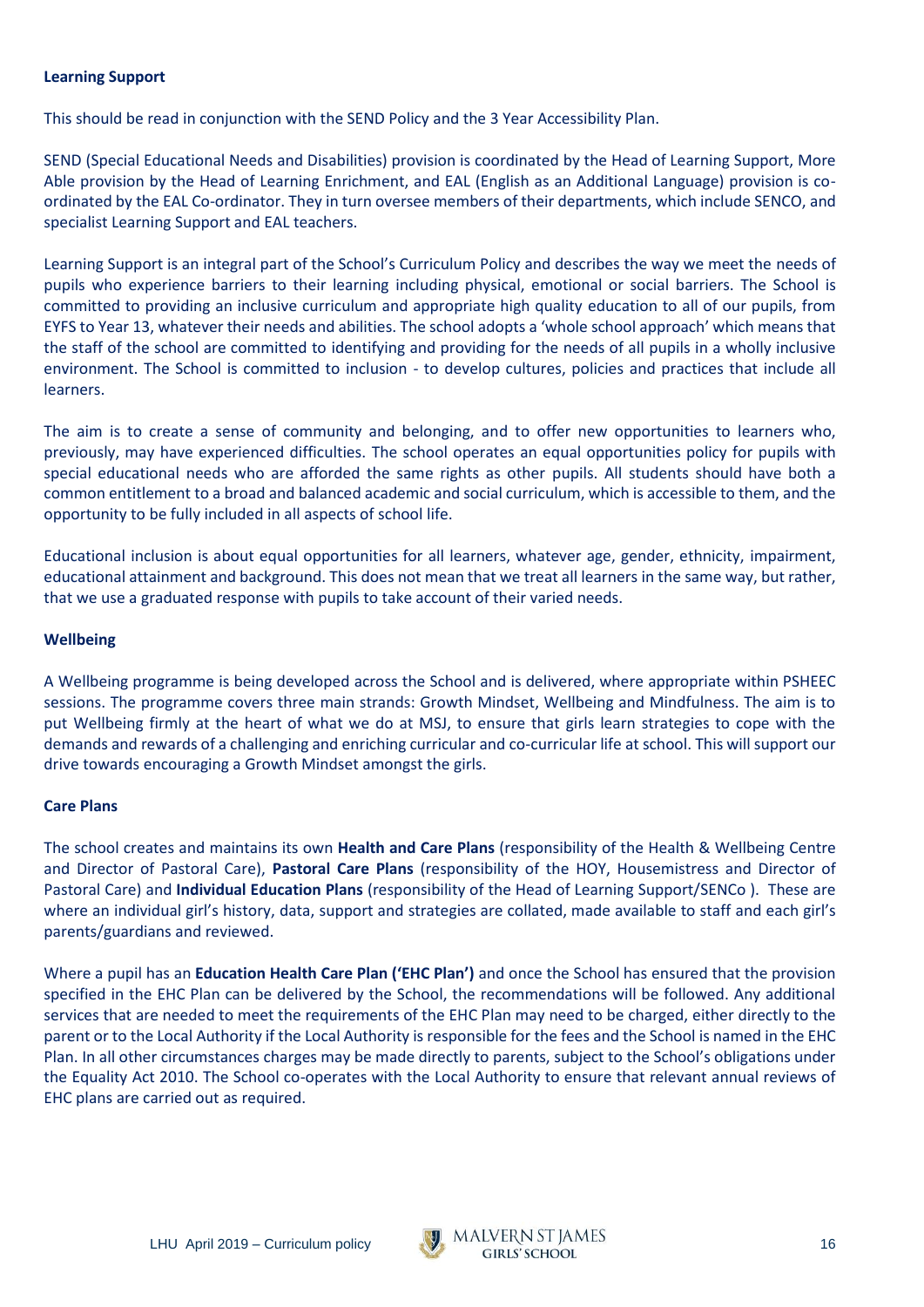# **Enrichment**

Enrichment opportunities are available to all pupils across the curriculum, designed to educate each pupil in a breadth of fields, in such a way that she is able to develop intellectually, creatively, socially, emotionally, spiritually, aesthetically and physically; to stimulate her enjoyment of learning so that she is able to gain pleasure from the variety of curriculum opportunities on offer; to identify her strengths and interests, and to keep her future options open for as long as possible. These are not General Studies, but rather platforms for a broad exploration of critical creativity and intellectual endeavour.

In all years and with parental support, girls are able to take regular individual or small group instrumental lessons, taught by Visiting Music Teachers (VMTs); they can also have Speech and Drama lessons delivered by specialist teachers. Where relevant, examinations are taken in these areas, such as Associated Board (AB) examinations or LAMDA (London Academy of Music and Dramatic Art) qualifications. Many girls avail themselves of these enriching opportunities at some stage of their school career.

SAT/ACT classes (for US university entrance) in the Sixth Form count as Enrichment of the core offer. Girls are encouraged to enter academic competitions where relevant and other opportunities, be they Scholarship and More Able Programmes, enhance girls' experience at each stage. This is co-ordinated by the Head of Learning Enrichment and encompasses a huge breadth of visits, conferences, challenges and discussion groups (e.g. Somerville Suppers).

From Year 9 onwards, at any stage deemed appropriate by the Head of Modern Foreign Languages and relevant specialist language teachers, girls are able to study for GCSE/A Level in a large range of extra-curricular languages; this enriches the girls' experience and is offered subject to parental permission.

Again from Year 9 upwards, girls can undertake the Duke of Edinburgh's (Dof E) Award at all three levels, Bronze, Silver and Gold. New entrants in Years 10 and 12 are also offered these excellent opportunities. This is led by the Head of Outdoor Pursuits and is very well supported by the girls. We are an accredited DofE Centre.

The School's varied activities programmes provide further choices to enrich the girls' all-round education, from Model United Nations (MUN) to Debating Society, from Archery to Dance. Weekend activities are open to Day Boarders. Girl-led societies are a strong feature of the provision, enriching the education of the participants and the leaders. Young Enterprise features heavily in the experiences of both Year 6 (core) and Year 12 (optional activity). The school is a well-renowned stronghold of enthusiastic participation in this valuable national scheme; it is overseen in Year 12 by the YE Co-ordinator.

Years 12 and 13 have the sought-after opportunity to study for the Leiths Basic Certificate in Food and Wine. It is rigorous in its theoretical and practical coverage, being a prestigious qualification for those girls who undertake it. This runs over five terms, attracts an additional charge and is delivered by Leiths-trained teachers. We are an accredited Leiths Centre and have specialist facilities for delivery to the exacting standards required.

#### **Enrichment lessons**

**Years 5 and 6**: pupils are timetabled for Enrichment Lessons, which account for 2 periods. These lessons provide an opportunity for girls to explore something new or extend their knowledge of subjects they have a passion for, in greater depth. A list of options is provided in Year 5. Girls are expected to choose their options, which must include at least one term for each subject, which includes options such as: Independent Learning, Young Enterprise, Classics and Spanish. Staff liaise closely with girls and parents to support informed choices that enable girls to develop their creative and learning abilities to the full.

**Year 12**: timetabled Enirichment complements the main curriculum, and accounts for 2 periods per week. Girls may have the chance to obtain a qualification, strengthening academic attainment and assisting applications to universities. Subjects on offer in Enrichment vary each year, according to demand and are overseen by the Head of Sixth Form, in conjunction with the Director of Teaching and Learning. Girls consider:

• their main A Level subjects



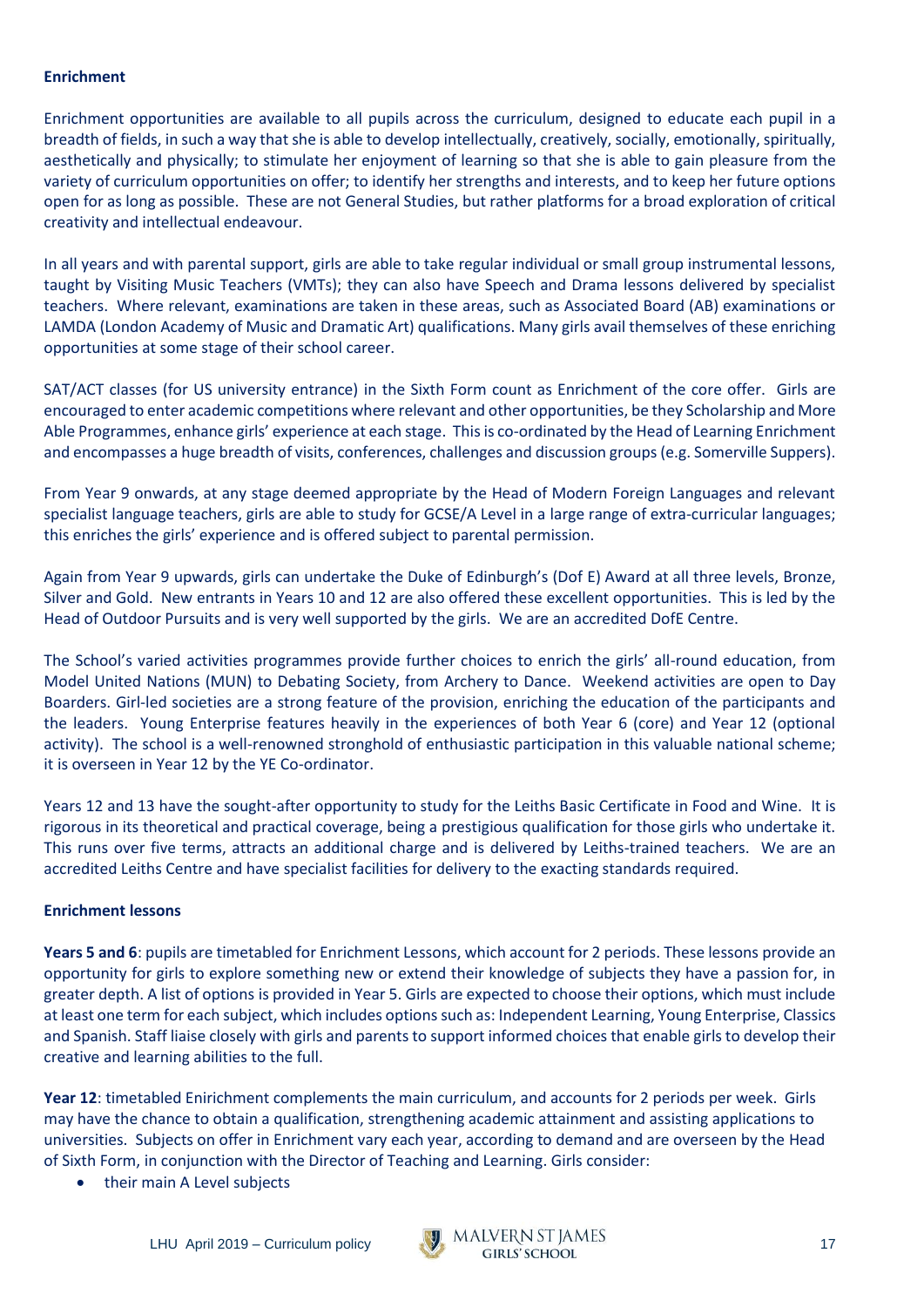- workload
- hobbies and interests
- aspirations after Year 13
- how they will present themselves to universities and employers

**Young Enterprise (YE)**: company meetings are held at lunchtimes and post-4pm, by arrangement with advisors and the YE Co-ordinator

For further details on Enrichment, please see GCSE and A Level Information booklets and/or the School website.

## **Extra-Curricular Activities**

An extensive and age appropriate extra-curricular programme is on offer at no extra charge to all pupils throughout the School, with both lunchtime, after-school and weekend sessions available. Form tutors work with pupils on an individual basis to determine the appropriate number and style of extra-curricular activities to suit their needs and interests. Specific information on activities and Senior School academic subject Drop-ins are available on the Shared Pupil Resources Team.

A wide range of specialist additional lessons (e.g. instrumental music, languages, Academic Coaching, Speech and Drama) are available for pupils and are timetabled according to an individual's commitments. These attract an additional charge.

A full range of matches and tournaments against other local schools is organised throughout the weekend. A rich variety of extra-curricular activities is organised at the weekend for both full boarders and day boarders. Girls are able to work independently in the School Library or the House as they wish. Specific information on activities and matches available are published on the dedicated Sports Website and on the School calendar.

#### **Preparation (Prep) / Homework**

Regular preparation extends and consolidates lessons, encourages independent learning and helps to develop sound study skills. Pupils are set preparation on a regular basis to enable them to prepare for the lesson ahead, to consolidate and further their subject knowledge and understanding and to encourage independent learning and pupil personal responsibility for her work and progress.

At the start of the academic year, pupils in Years R – 2 receive Reading Record Books, which are supported by weekly letters from the Head of Pre-Prep KS1 & EYFS, detailing expectations of additional preparation activities that can be done at home.

Each pupil from Year 3 to Year 13 is issued with a Prep Diary. This is for them to record their prep, organise their week and evaluate their progress. Girls in Years 3 - 9 have a preparation timetable. Prep timetables are prepared by the relevant HOY responsible for Key Stage at the start of each School year and are posted on the Shared Pupil Resources Team. The HOY aims to ensure that there is as good a balance of subjects and time as is possible and advisable, according to age and Year Group.

During tutorials, form tutors discuss with pupils, individually and as a group, how to use their Prep Diary to balance schoolwork, extra-curricular activities and other commitments. Resident Boarding Tutors also see individuals regularly in the House to monitor progress, to take questions and to provide the guidance. Housemistresses, Form Tutors and HOY have good oversight of girls' working habits and are fully alert to any changes in study behaviours, attainment or other academic issues needing action.

Prep length generally increases per subject as girls move up the school; girls are given the tools and the support to make empowering and independent decisions about time management. There is age-appropriate, allocated Prep

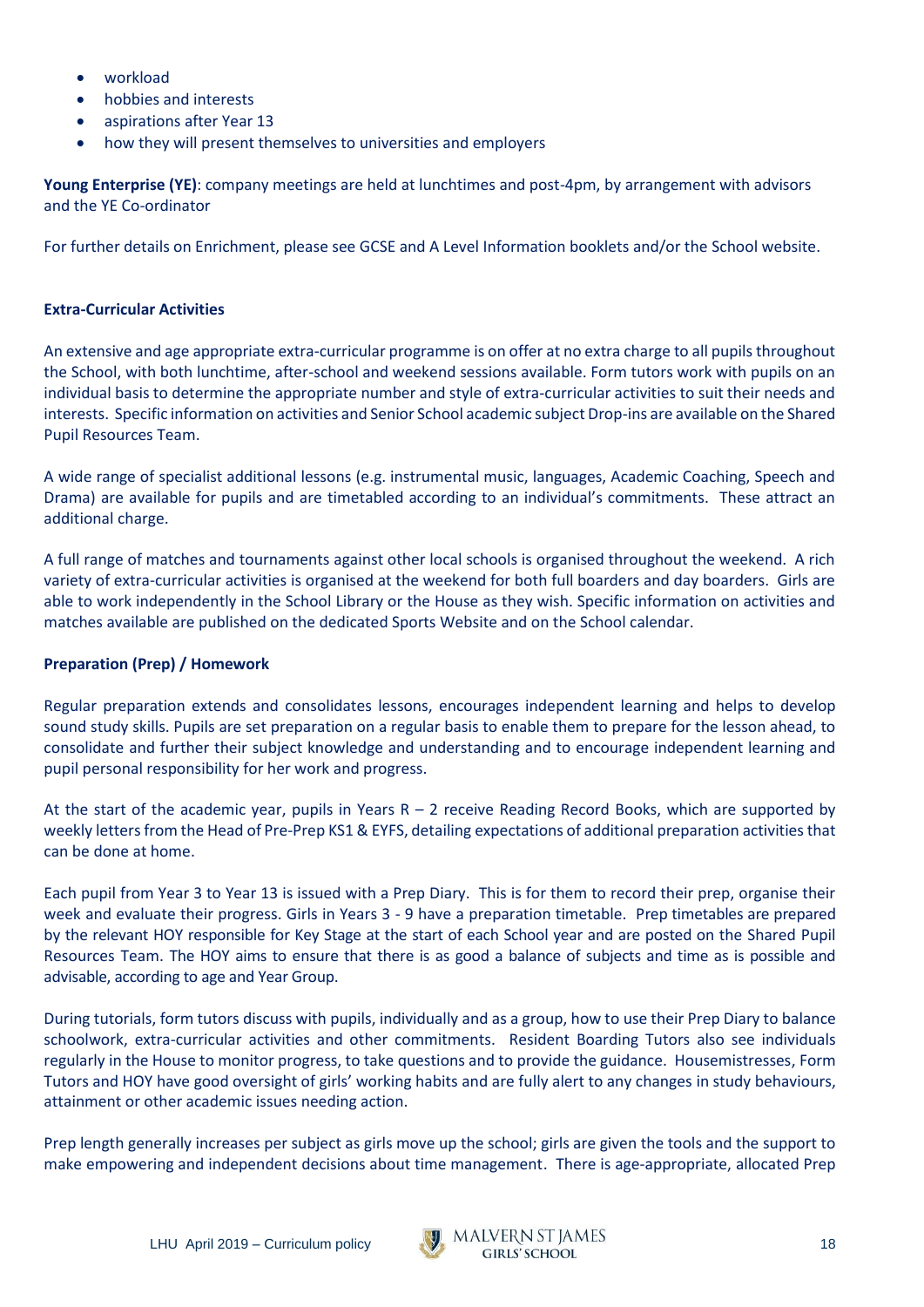time in all the non-Sixth Form Houses; Sixth Form boarders are given more 'light touch' guidance in Houses and are directed to specific enforced allocations only in individual cases where appropriate.

If a girl does not complete a prep, there is a system of age-appropriate actions and sanctions, including attendance at subject drop-ins, workload management support from Form Tutors and Boarding Tutors, contact with the House and/or parents/guardians, detentions, a step-up in even more supervised prep and impact on Progress Reports. We support the girl in addressing and ameliorating the issue, we keep parents informed as appropriate and aim to ensure continuity of academic progression. See Rewards and Sanctions Policy for further details.

# **Year Group Prep/Homework Timings**

## **Preparatory Department:**

| <b>Form</b>              | <b>Weekly Homework Expectations</b> |                                                                             |                          |                                                                  |                                                        |
|--------------------------|-------------------------------------|-----------------------------------------------------------------------------|--------------------------|------------------------------------------------------------------|--------------------------------------------------------|
| Pre-Prep 1<br>Pre-Prep 2 | <b>Spellings</b><br>Reading         | • Occasional Short Topic Activity to be done<br>with support from an adult. |                          |                                                                  | <b>Parents are invited to</b><br>contact the School if |
| Year 3                   | Mental                              | $\bullet$ English                                                           | To total no more than 20 | they are concerned                                               |                                                        |
| Year 4                   | Aural                               | • Mathematics                                                               | minutes a night.         | about the amount of                                              |                                                        |
| Year 5                   | <b>Maths</b>                        | $\bullet$ Science                                                           | To total no more than 30 | prep being done by                                               |                                                        |
| Year 6                   |                                     | • Humanities                                                                | minutes a night.         | their daughter,<br>whether this seems too<br>much or too little. |                                                        |

#### **Year 7:**

For pupils in Year 7, prep is staggered in the first half term, to enable girls to settle in to study routines and to try new activities: Week 1 Voluntary tasks, not an expectation; Week 2 (English and Maths), Week 3 (English, Maths, Science and Languages), Week 4 (all in.) The expectation is that each prep should take approximately **20 minutes**  to complete. Although Girls may receive up to 4 preps on some days, they may choose to complete the work on a different night, depending on their other commitments and depending on when the work is due.

#### **Year 8:**

Week 1: Voluntary tasks, not an expectation. Week 2 onwards:

In Year 8, the expectation is that each prep should take approximately **25 minutes** to complete. Although girls may receive up to 4 preps on some days, they may choose to complete the work on a different night, depending on their other commitments and depending on when the work is due.

#### **Year 9:**

Expectation of no more than **30 minutes** per subject and a minimum average of 10 hours' prep a week. Quantity of prep may vary from week to week; for example, one week, there may be a shorter prep which may be followed by an essay prep in the next week, taking more time. Girls are expected to do one hour's prep or further reading after 6.30pm, because it is likely that they will not have done two hours before supper (activities or paid lessons**).** Prep downstairs in the boarding Houses is 7.30pm-8.30pm. Day boarders are welcome and recommended to join this too. Girls may also use this time to catch up on wider reading or the news. Although girls may receive up to four preps on some days, they may choose to complete the work on a different night, depending on their other commitments and depending on when the work is due.

#### **Years 10 and 11:**

No more than **45 minutes** maximum per subject twice a week, or 1.5 hours per subject per week. This is flexed according to controlled assessment deadlines, the proximity of internal or external examinations and the nature of the subject; Mathematics and MFL preps tend to be shorter and more frequent, for improved retention, for example.

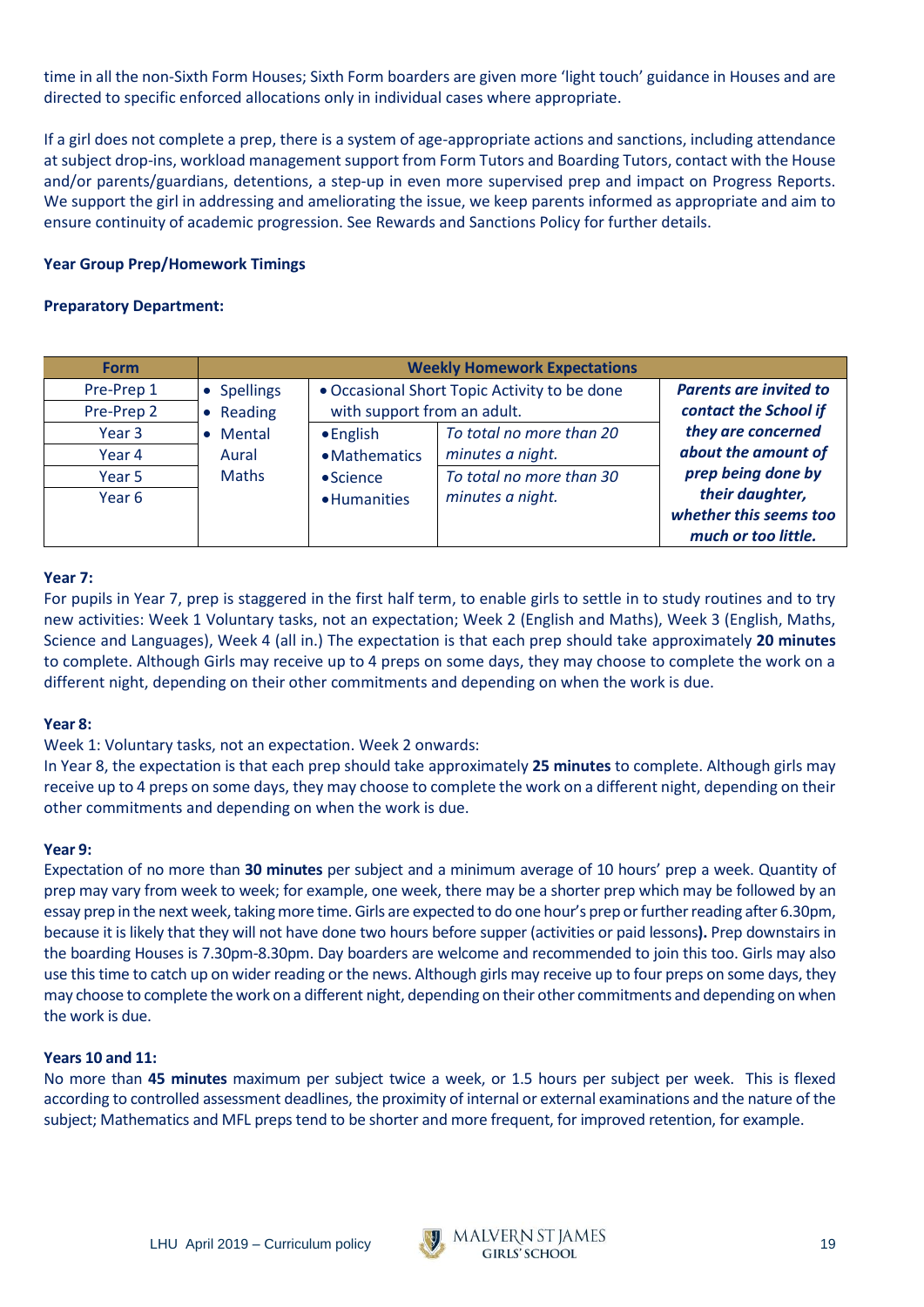# **Sixth Form:**

Girls are advised to spend the equivalent amount of time they have for lessons on their preparation (an hour for an hour, as a minimum). Sixth Form pupils may choose to work in the Sixth Form Centre, as well as the Library, House or ICT Suites in other areas of the School. Form Tutors and Subject Teachers monitor individuals assiduously and provide assistance and guidance where needed. Early intervention is essential in the case of any concerns and these are logged as appropriate and communicated to relevant people including pupils, Form Teachers, HOY and parents where appropriate. Serious or persistent concerns are referred to Heads of Subjects and HOYs for further action, compliant with the Rewards and Sanctions Policy.

Please see the Assessment, Recording and Reporting Policy and Department Handbooks for specific information.

# **Personal, Social and Health and Economic Education and Citizenship (PSHEEC)**

Please read in conjunction with the PSHEEC Policy.

Malvern St James is committed to delivering PSHEEC to all pupils and to this end a programme is delivered through tutors and specialist staff and aims to cover topics concerning health, relationships, citizenship and careers.

As Citizenship is statutory for Years 7-11, the subject is referred to as PSHEEC in those years. Where only either Prep (R-6) or Sixth Form (Years 12 and 13) are referred to, the C for Citizenship does not appear in the subject title (but is inherent as one of the four all-through strands). When R-13 are referenced in their entirety, the subject is labelled as PSHEEC.

The time devoted to PSHEEC is enhanced by the rich and broad range of experiences offered to all girls. This combined with the School's own powerful ethos, reinforced through assemblies and the pastoral system, makes a Malvern St James education a coherent journey of personal growth.

The Government's review of PSHEEC in March 2013 concluded that the subject would remain a non-statutory subject and no new programme of study would be published. The DfE has however stated in section 2.5 of the National Curriculum Framework (December 2014), that "All schools should make provision for personal, social, health and economic education (PSHEEC), drawing on good practice."

The advice regarding statutory Citizenship, SRE (Sex and Relationships Education) and SMSC (Spiritual, Moral, Social and Cultural Development) has also been taken into consideration. Working with this guidance, we fulfil our legal responsibilities to promote the well-being of pupils, provide advice and guidance on sex, relationships and drugs, as well as providing careers education, financial awareness and understanding citizenship and promoting Fundamental British values.

#### **Rationale**

Personal, Social, Health and Economic Education and Citizenship aims to give pupils the knowledge, skills and understanding they need to lead confident, healthy, independent lives and to become informed, active, responsible citizens. School plays an important part in preparing young people for the responsibilities, opportunities and challenges of life in a modern, diverse democracy. Our school community is a reflection of this and we encourage genuine responsibility and participation for our pupils.

Pupils are encouraged to take part in a wide range of activities and experiences across and beyond the curriculum, contributing fully to the life of their school and communities. In doing so they learn to recognise their own worth, work well with others and become increasingly responsible for their own learning. They reflect on their experiences and understand how they are developing personally and socially, tackling many of the spiritual, moral, social and cultural issues that are part of growing up.

Pupils also find out about the main political and social institutions that affect their lives and about their responsibilities, rights and duties as individuals and members of communities. They learn to understand and respect

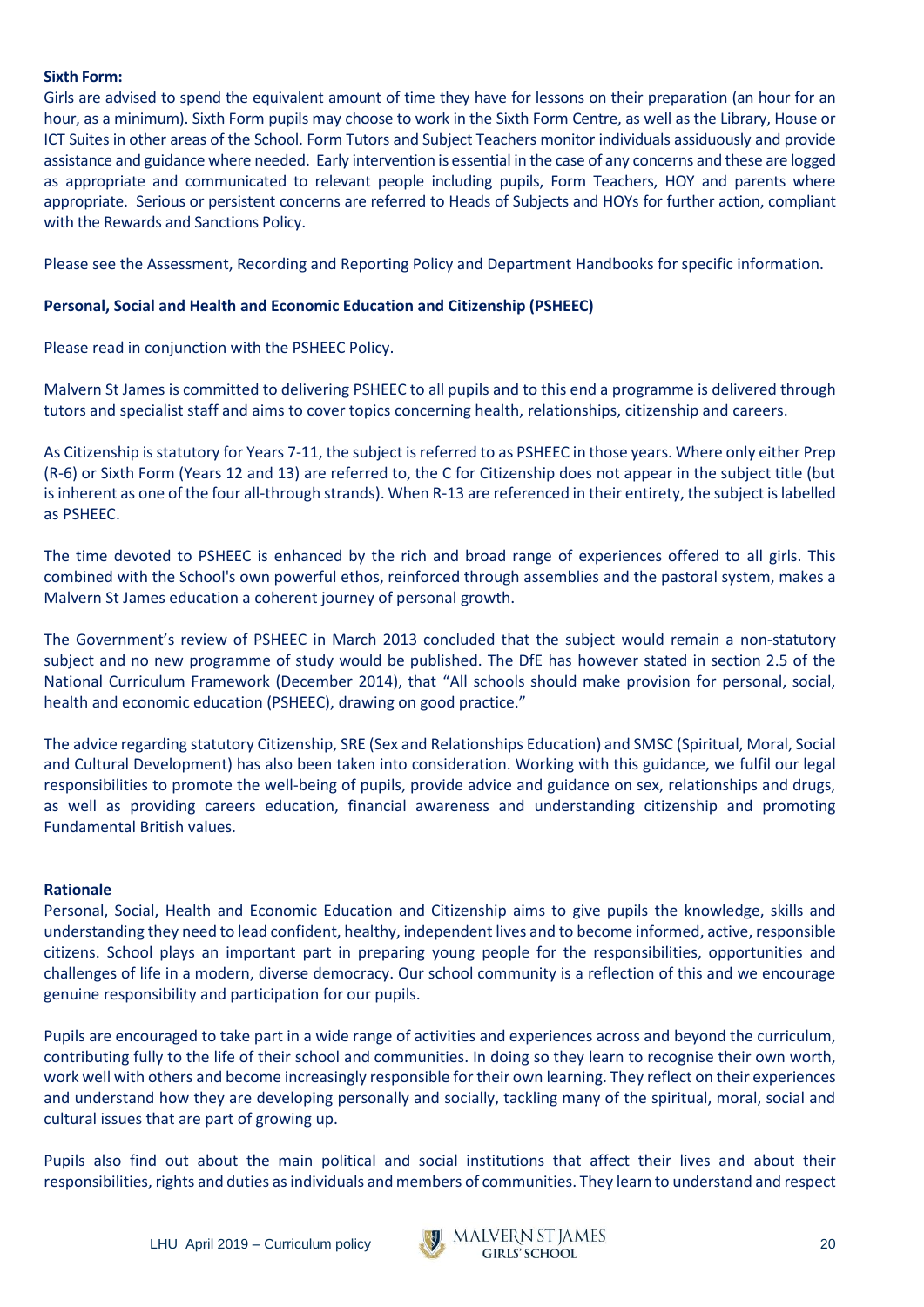our common humanity diversity and differences so that they can go on to form the effective, fulfilling relationships that are an essential part of life and our learning.

PSHEEC for all pupils aims to provide opportunities to:

- develop their personal, social and life skills:
- have respect for themselves and others
- value the differences and similarities between people;
- develop self-confidence and self-esteem, and make informed choices regarding personal and social issues;
- know and understand what constitutes personal health and well-being
- be aware of safety issues and manage risk in their own lives
- understand British values
- encourage pupils to take responsibility for their own health and well-being
- acquire knowledge and understanding of important issues that may affect their lives and the lives of others;
- reflect on their experiences and learn from them;
- develop their own attitudes and values;
- learn and discuss in a safe learning environment through the establishment of clear ground rules which are made explicit to the pupils and reinforced consistently.
- respect other people, local communities and the wider world;
- stimulate pupils to consider the part which they can play in the community, the country,
- Europe and the wider world;
- engage in active participation in the school, the local and global community:
- develop good relationships with other members of the school and wider community;
- be independent, self-disciplined and responsible members of society;
- understand basic principles of Citizenship issues:
- be positive and active members of a democratic society;
- develop their skills of enquiry and communication;
- develop financial awareness
- prepare pupils for the world of employment.

# **All-through school approach**

The PSHEEC curriculum is divided into 4 strands:

- Citizenship (statutory for Years 7-11)
- Economic Wellbeing and Financial Capability Personal Wellbeing
- Sex and Relationships Education (SRE)

PSHEEC education at Malvern St James is delivered through a 'spiral curriculum'. Pupils are taught a series of recurring themes, each lasting a series of lessons, which pupils will experience each year. At each year, the level of demand increases and learning is progressively deepened. External speakers are used to enrich the school's planned PSHEEC education programme.

Opportunities for learning and development in PSHEEC occur in many parts of School life; SMSC, Fundamental British values and Citizenship aspects appear in subjects' schemes of work as appropriate. Assemblies are used to impart a whole School approach and Tutor Time enables teachers to discuss any issues with their class. The Chaplain has a key role and is invited into Senior Management Team meetings as appropriate, is a lead on SMSC and the Prevent Strategy, is on the Safeguarding Pupils team led by the Deputy Head and Director of Pastoral Care and also teaches RS.

The Preparatory Department PSHEEC is the responsibility of the Head of the Preparatory Department which is overseen by the Director of Pastoral Care and Director of Teaching and Learning. These strands have different objectives which relate to the National Curriculum objectives.

KS3, KS4 and KS5 PSHEEC is the Responsibility of the Head of PSHEEC which is overseen by the Director of Pastoral Care and Director of Teaching and Learning. These strands have different objectives which relate to the National

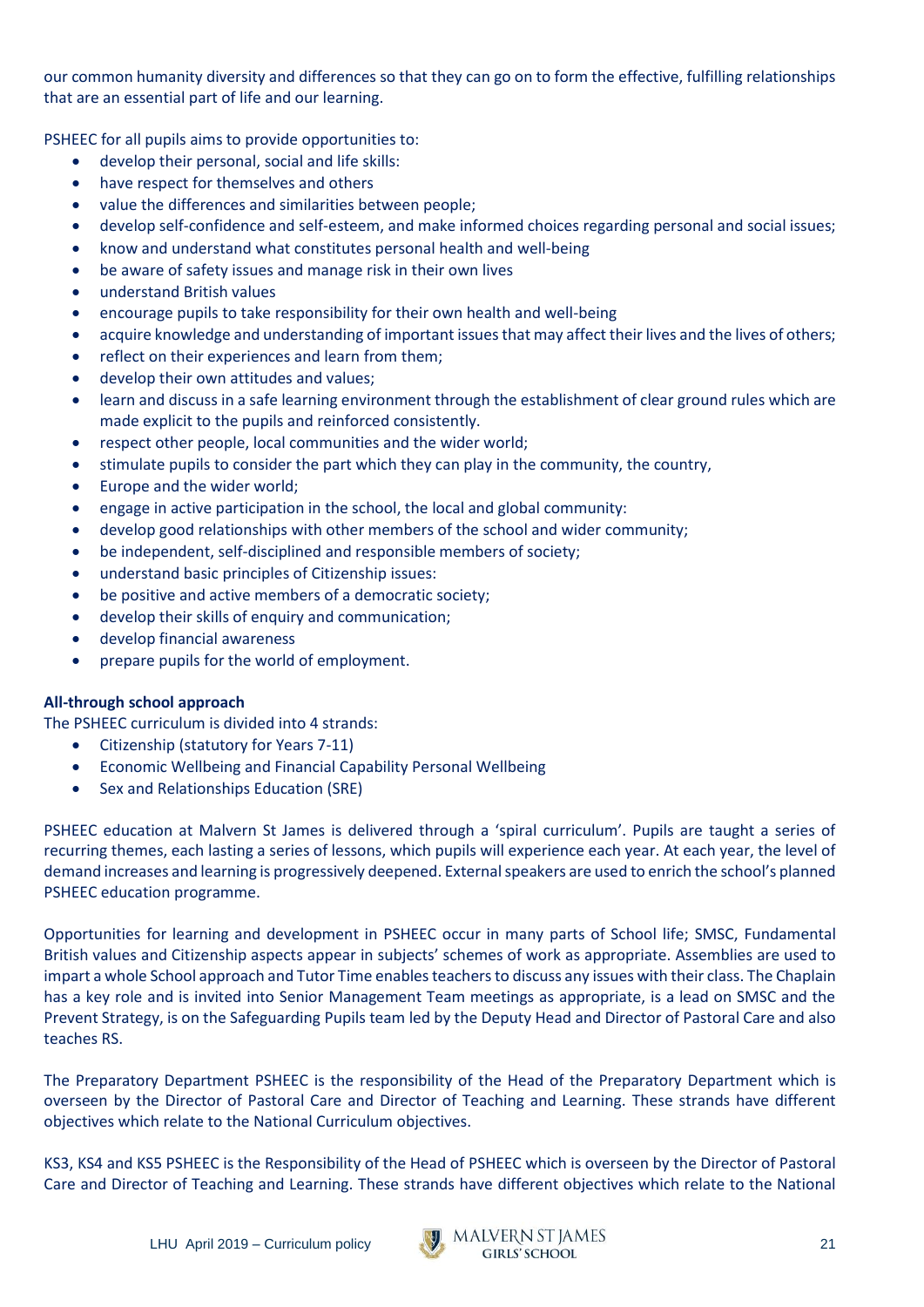Curriculum objectives. Statutory Religious Education is delivered by specialists within Year 10-11 PSHEEC, labelled as RS on the PSHEEC termly plans.

PSHEEC is an integral part of the school curriculum and pastoral care provision and comes under both the Director of Teaching and Learning and Director of Pastoral Care's umbrellas. Dedicated, age appropriate timetabled provision is made and is kept under frequent review, at least annually, to respond to need. The PSHEEC Curriculum is being reviewed this year for the Preparatory and Sixth Form departments, to ensure continuity and age appropriate progression throughout all key stages.

Where appropriate, Careers guidance is given and study skills are also taught in PSHEEC. Most PSHEEC lessons are taught by the Form Tutor, with input from specialist staff and visiting speakers. For specific details on the PSHEEC programme, please refer to the PSHEEC Policy, PSHEEC Handbook and the Preparatory department handbook.

#### **Careers**

The School's Careers provision enables pupils to make informed choices about a broad range of study, volunteering, employment and career options. Careers education appears both within PSHEEC and well beyond the timetabled curriculum.

The Head of Careers works most closely with the Senior School (Years 7-13) and particularly Year 8 upwards, delivering the Careers curriculum, also introducing relevant placements, volunteering and then Work Experience in Year 11 and beyond. It is a key strand throughout the school; examples include the annual EYFS/Pre-Prep 'People Who Help Us' day (parents visit lessons in their professional capacities, to feature a range of employment opportunities and enhance the girls' understanding of the world of work) to detailed option talks in Years 9 and 11. Positive and constructive encouragement is given, to enable girls to fulfil their potential.

A full-time, qualified Head of Careers has a dedicated office adjacent to the Library, for ease of access to her particular target audience of Years 7-13; in fact, girls and/or parents/guardians can make appointments with her at any stage of their education, be they Year 6 and under, recent leavers or more established alumnae. Impartial and informed advice is given, with reference to valuable resources, websites and specialist publications. The Head of Careers supports teachers', girls' and parents' research into the choices available.

The Head of Careers works closely with the Director of Teaching and Learning, the Head of Sixth Form, the Higher Education Co-ordinator the Head of PSHEEC, as well as Heads of Year to deliver a broad Careers education. The Head of Careers also works closely with the External Relations Manager/OGA Secretary to utilise the skills and experience of our large and supportive alumnae body; this may include talks, lectures, visits, work placements, mock interviews and professional advice. Examples of topics from external speakers include talks on Gap Years, Gemology, Apprenticeships, talks from Alumnae about their career paths and study in the USA.

Girls are routinely called in key year groups for 1:1 interviews and tailored advice, be it on GCSE Options, A Level Options, Year 11 Work Experience, Higher Education (HE) Options and Year 12 Personal Development. Mock interviews are offered with external specialists, be they alumnae, members of Council (governors), parents or local employers as appropriate. This is tied in with the 'Russell Up' programme for the Sixth Form, to include mock Oxbridge and early entry interviews.

A Careers Fair is held on a biannual basis, where employers and Universities are invited to provide a stand and to meet girls in Years 9 to 13 and their parents/guardians, to provide them with an inspirational idea of the range of opportunities available to them upon completion of their studies.